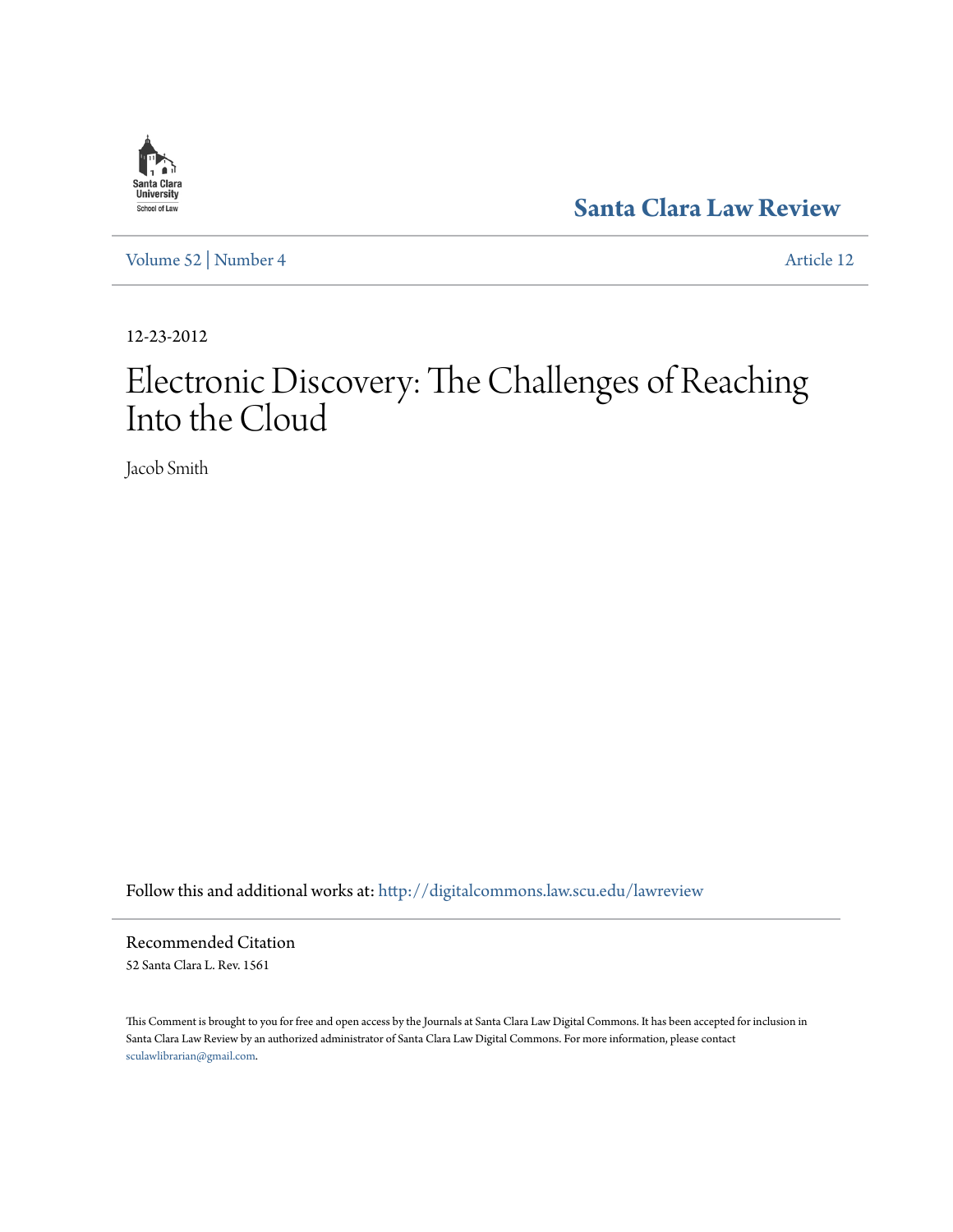### **ELECTRONIC DISCOVERY: THE CHALLENGES OF REACHING INTO THE CLOUD**

### **Jacob Smith\***

### TABLE OF CONTENTS

Introduction

- I. Electronic Discovery in the Cloud
	- A. Federal Rules of Civil Procedure Applicable to Electronic Discovery
	- B. Application of the *Zubulake IV* Framework to the Spoliation of Electronically Stored Information (ESI) in the Cloud
		- 1. Mitigating Liability Under Prong I of the *Zubulake IV* Framework
			- i. Trigger Date for a Litigation Hold
			- ii. Scope of the Duty to Preserve ESI
			- iii. Format for the Production of ESI
			- iv. Control of ESI
		- 2. Mitigating Liability Under Prong II of the *Zubulake IV* Framework
		- 3. Mitigating Liability Under Prong III of the *Zubulake IV* Framework
- II. Proactive Measures to Lessen the Risk of Sanctions for Spoliation of ESI

Conclusion

### **INTRODUCTION**

"Cloud computing," an amorphous and often misunderstood term, references an Internet-based methodology that service providers and web-based entities commonly use. The majority of Internet users unknowingly encounter cloud computing in their casual day-to-day web browsing. So-called "Web 2.0 applications," such as Gmail,

 <sup>\*</sup> B.S.E.E., Clemson University; J.D., Santa Clara University School of Law. I would like to thank my parents for their unwavering love and encouragement. And, special thanks to Christina Cheung for her boundless patience during the editing process.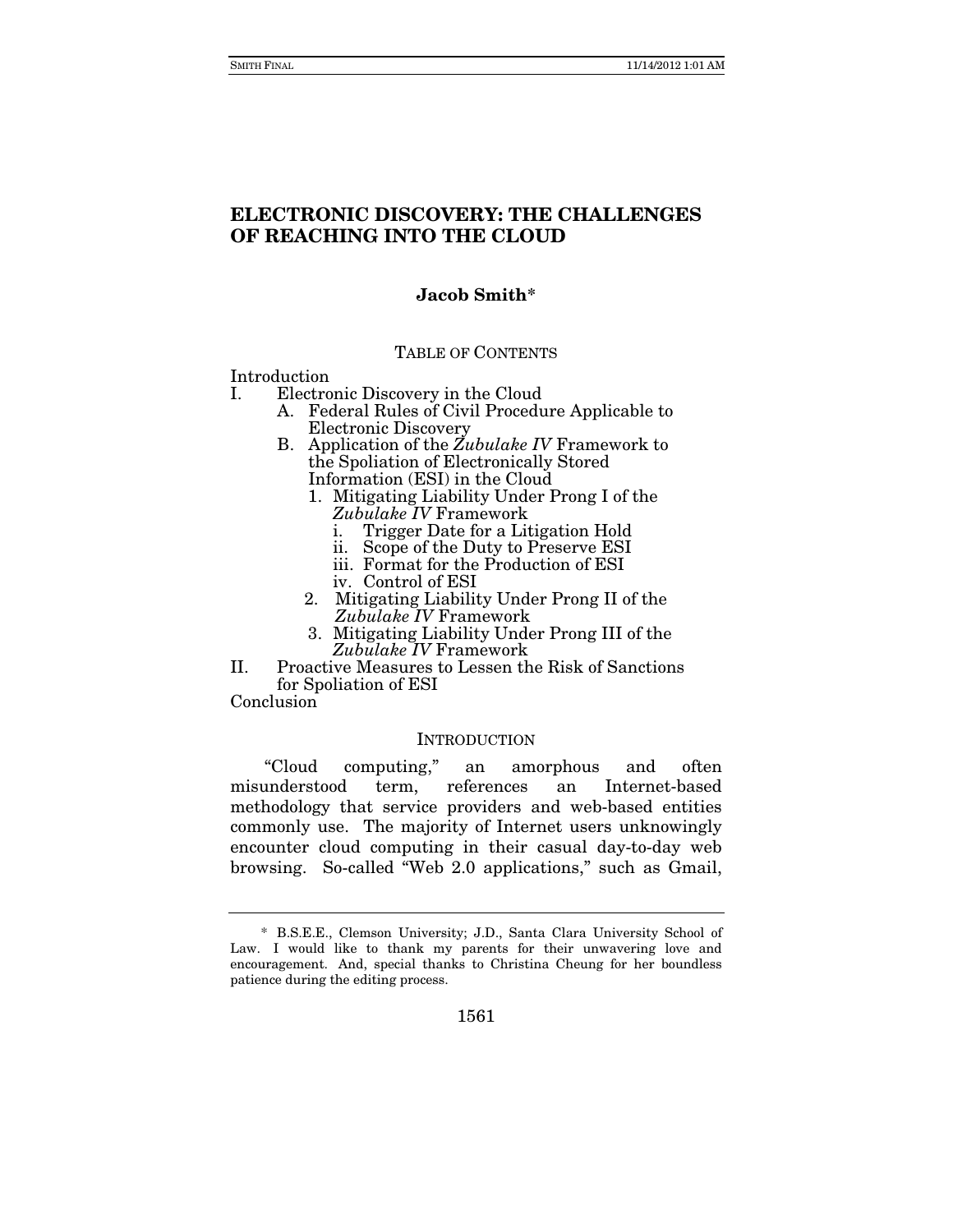Facebook, and LinkedIn, all utilize cloud computing. In a nutshell, all processing and data retention occurs away from the user's computer, in a cloud computing application at a service provider's remote location.

More and more companies are taking advantage of cloud computing services offered by providers such as Amazon, Google, Microsoft, and Yahoo!.<sup>1</sup> These cloud computing service providers allow companies to replace their expensive and aging technological infrastructure with third-party processing and storage capabilities that are accessible over the Internet.<sup>2</sup> Not only does this option save on overhead and infrastructure costs, but the cloud computing service providers also offer flexible pricing on a pay-for-use basis that offers attractive scalability.<sup>3</sup> This service permits easy access over the Internet or over a private network from any location, so that computer software and data may be readily available whenever and wherever.<sup>4</sup>

There are three basic types of cloud computing services: Infrastructure as a Service (IaaS), Software as a Service (SaaS), and Platform as a Service (PaaS).<sup>5</sup> There are also four models for deployment of these services: private, public, community, and hybrid.<sup>6</sup> This Comment focuses exclusively upon private SaaS cloud services because they are the most commonly used type and model.

Private SaaS clouds permit access to a provider's software applications running on cloud infrastructure maintained for the benefit of a solitary enterprise.7 The enterprise contracts with the provider to supply it with solutions to its particular business needs, such as data retention or remote database access. These solutions, contained entirely in the cloud, are considered private because the solutions are only accessible by the enterprise that is paying for the provider's services.

 <sup>1.</sup> Mark L. Austrian & W. Michael Ryan, *Cloud Computing Meets E-Discovery*, CYBERSPACE LAW., July 2009, at 1.

<sup>2</sup>*. See id.*

 <sup>3.</sup> W. Michael Ryan & Cristopher M. Loeffler, *Insights into Cloud Computing*, 22 INTELL. PROP. & TECH. L.J. 22, 22 (2010).

<sup>4</sup>*. Id.*

<sup>5</sup>*. See id.*

<sup>6</sup>*. See id.*

<sup>7</sup>*. See id.* at 22–23.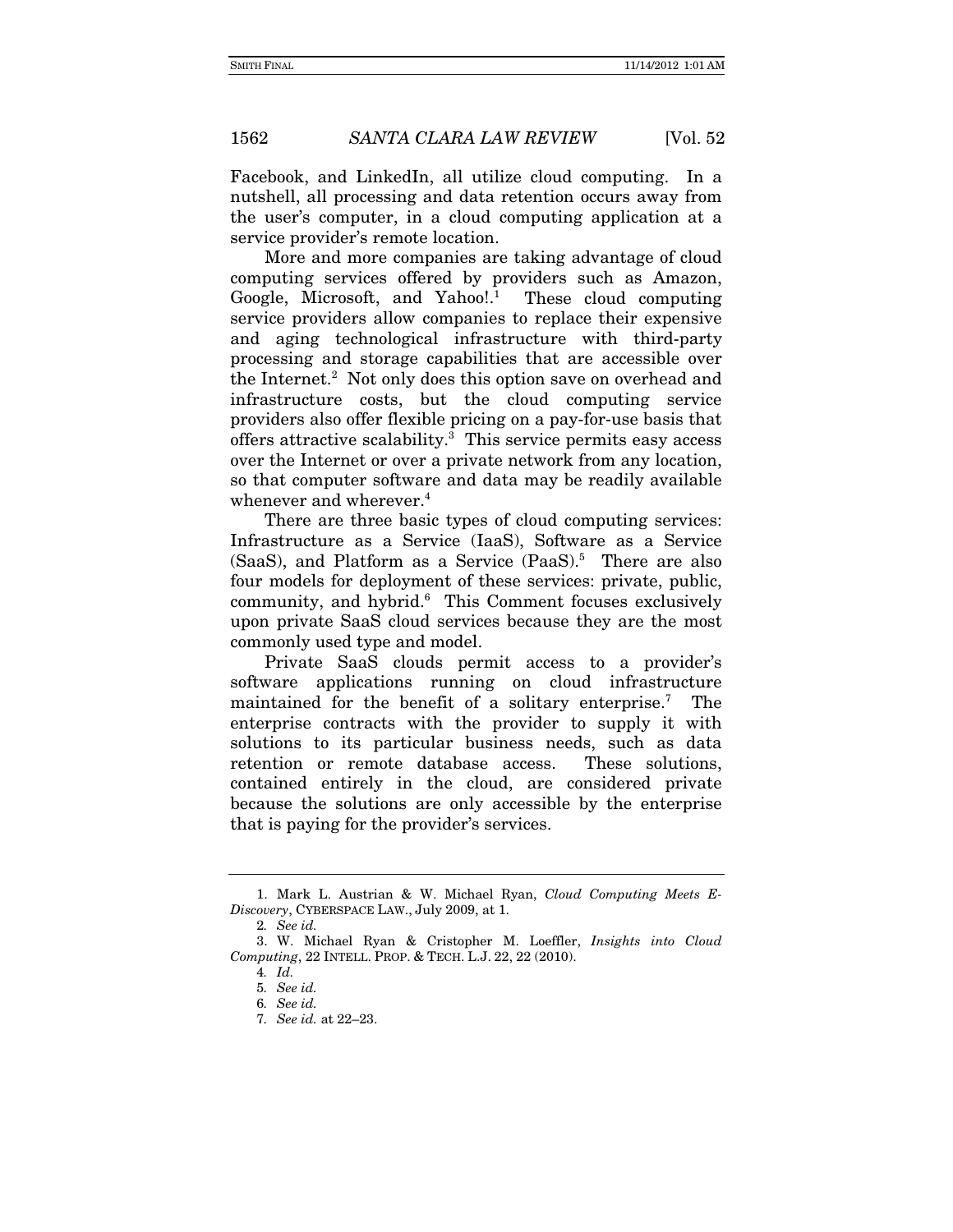As more companies incorporate cloud computing into their day-to-day activities, their data accumulates in the cloud. Where this electronically stored information (ESI) goes, electronic discovery often soon follows.<sup>8</sup> A company that becomes involved in litigation may thereafter be required to produce some of the data that is stored in the cloud by the service provider.

Requests for the production of ESI can come in the form of a Rule 34 motion to compel production<sup>9</sup> or a Rule 45 subpoena directing a third-party service provider to produce ESI.10 It would be prudent for companies to take preemptory measures to ensure that their third-party cloud computing service provider does not engage in spoliation, or the deletion, of ESI. Otherwise, a company involved in litigation may be subjected to sanctions for the deletion of ESI by its thirdparty service provider.<sup>11</sup>

Part I.A will address the Federal Rules of Civil Procedure (FRCP) applicable to electronic discovery.12 Part I.B will discuss the application of the three elements of the *Zubulake IV* framework to ESI in the cloud, which provide a starting point for the mitigation of liability for discovery sanctions.<sup>13</sup> Finally, Part II will discuss how a company can reduce its liability by inserting protective electronic-discovery-specific provisions into the service agreement with its third-party cloud computing service provider. $^{14}$ 

### I. ELECTRONIC DISCOVERY IN THE CLOUD

With the relatively new introduction of electronic discovery procedures, by way of the 2006 Amendments to the FRCP, case law is still fleshing out and adapting the electronic discovery procedures with respect to today's

 <sup>8.</sup> David D. Cross & Emily Kuwahara, *E-Discovery and Cloud Computing: Control of ESI in the Cloud*, EDDE J., Spring 2010, at 2.

 <sup>9.</sup> FED. R. CIV. P. 34.

 <sup>10.</sup> FED. R. CIV. P. 45.

<sup>11</sup>*. See, e.g.*, Bowman v. Am. Med. Sys., Inc., No. Civ. A. 96-7871, 1998 WL 721079, \*4 (E.D. Penn. Oct. 9, 1998) (holding that a prosthetic implant production company was held liable for spoliation of evidence in a product liability suit even though such evidence was throw out by a third-party doctor).

<sup>12</sup>*. See infra* Part I.A.

<sup>13</sup>*. See infra* Part I.B.

<sup>14</sup>*. See infra* Part II.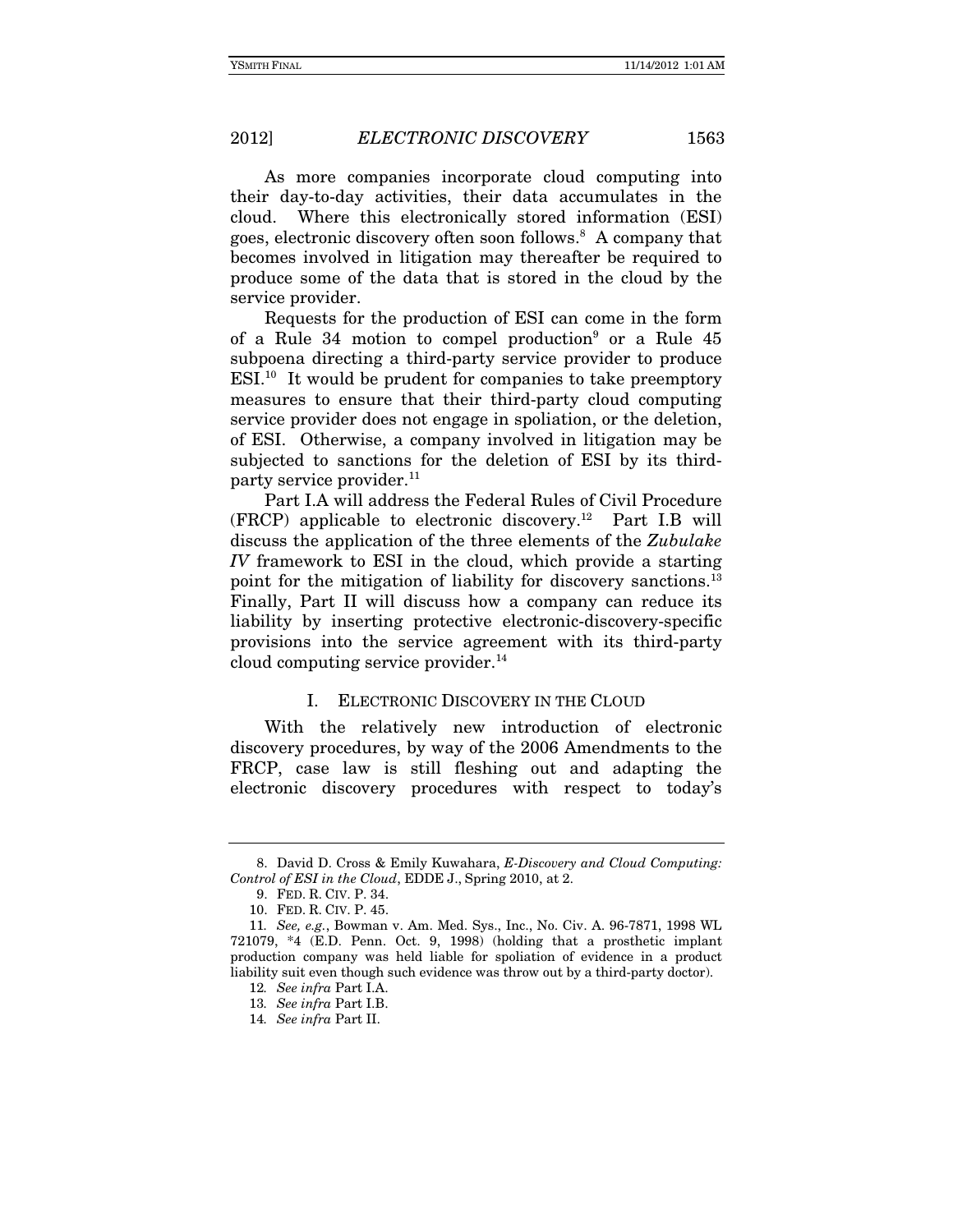technologies.15 To add further uncertainty, companies are rapidly employing the use of third-party cloud computing data processing and retention services—an unexplored territory of jurisprudence. $16$  Given the lack of jurisprudence in applying the electronic discovery rules to third parties, it is difficult to predict the outcome of electronic discovery disputes.

Parties involved in litigation may stretch to draw comparisons between past cases concerning tangible data held by third-parties and present scenarios where intangible data is held by a third-party cloud computing service provider.17 But, the amount of administerial power held by the third-party cloud computing service provider over ESI is too dissimilar to draw a valid comparison.<sup>18</sup> For example, the third-party cloud computing service provider has more control than an average third-party maintaining paper copies of data, because the third-party cloud computing service provider is contracted to replace a company's existing data retention and processing infrastructure. In addition, the third-party cloud computing service provider may exercise its ability to alter or destroy the company's data subject to the service provider's routine deletion procedures.19

### *A. Federal Rules of Civil Procedure Applicable to Electronic Discovery*

The 2006 Amendments<sup>20</sup> to the  $F R C P<sup>21</sup>$  paved the way for

17*. See generally* Flagg v. City of Detroit, 252 F.R.D. 346, 354 (E.D. Mich. 2008); *In re* NTL, Inc. Sec. Litig., 244 F.R.D. 179, 195 (S.D.N.Y. 2007); Tomlinson v. El Paso Corp., 245 F.R.D. 474, 477 (D. Colo. 2007).

18*. See* Cross & Kuwahara, *supra* note 8, at 5.

 19. The safe harbor provision in Rule 37 may shield third parties from routine, good-faith deletion of ESI. FED. R. CIV. P. 37(e).

 20. 2006 FRCP amendments applicable to this comment chiefly include those to Rules 26, 34, 37, and 45.

 21. A discovery conference in 1996 first addressed the unique problems associated with the discovery of electronically stored information. Judicial Conf. of the U.S., Summary Rep. of the Comm. on the FED. R. CIV. P. app. C, at 18, *available at* http://www.uscourts.gov/rule/Reports/ST09-2005.pdf (last visited Mar. 15, 2011). After the Advisory Comm.'s comment, published Aug. 2004, and three public hearings the Advisory Comm. submitted their newly revised proposed amendments to the Standing Comm. *Id.* After approval by

<sup>15</sup>*. See* Cross & Kuwahara, *supra* note 8, at 3.

<sup>16</sup>*. See* Oregon v. Beller, 217 P.3d 1094, 1111 n.11 (Or. Ct. App. 2009) (Sercombe, J., dissenting). This is the only judicial opinion that expressly mentions cloud computing, and, even then, it is only mentioned in a footnote.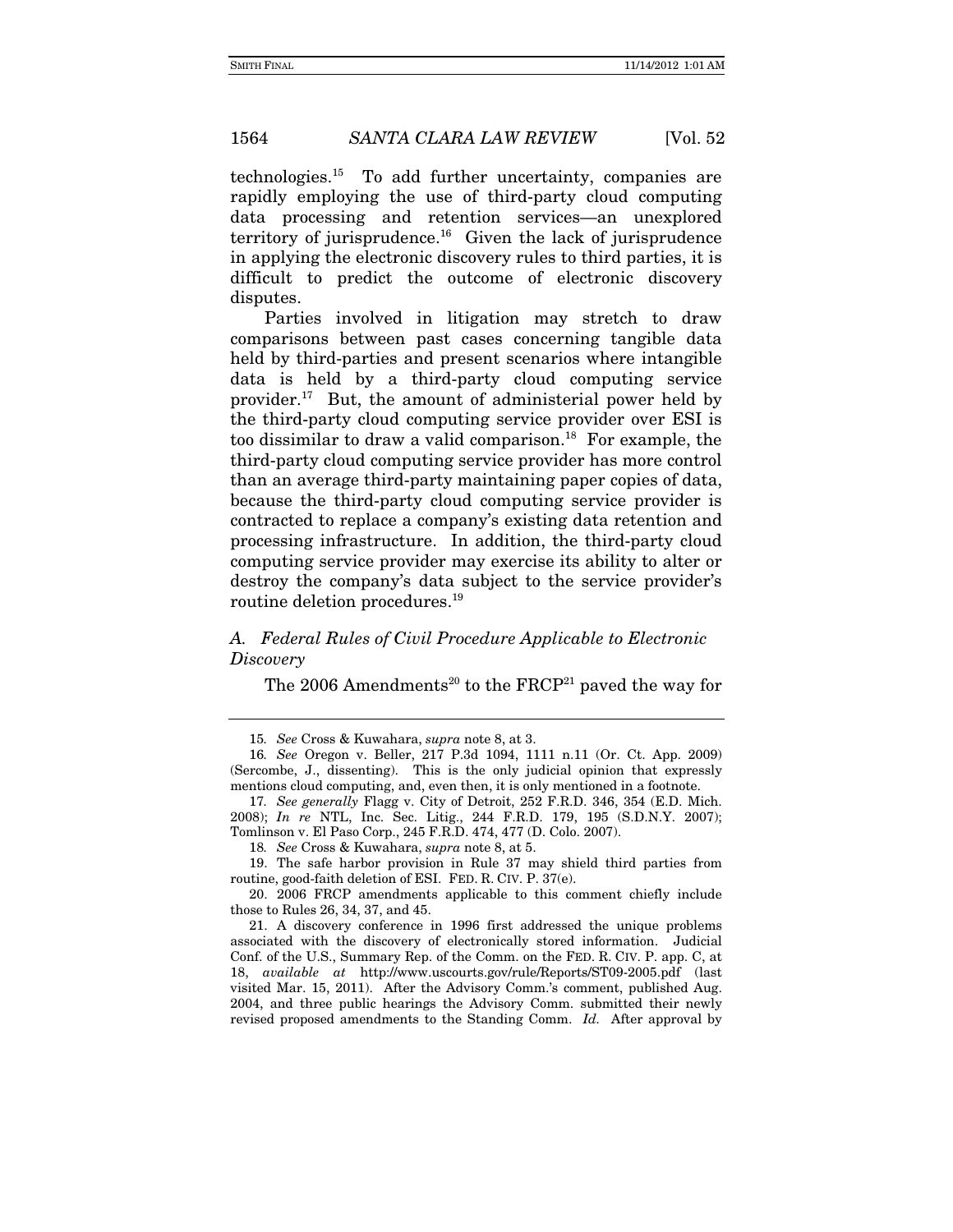today's complex electronic discovery procedures.<sup>22</sup> It is worthwhile to take a closer look at the rules' functions in order to determine how cloud computing service providers may fit into the overall procedural scheme.

Of vital importance to the 2006 Amendments, Rule  $26(a)(1)(A)$  lays the groundwork for the practice of electronic discovery, stating that:

[A] *party must without awaiting a discovery request, provide to other parties*: . . . (ii) a copy – or a description by category and location – of all documents, *electronically stored information*, and tangible things *that the disclosing party has in its possession*, *custody, or control* and may use to support its claims or defenses, unless the use would be solely for impeachment.<sup>23</sup>

Although electronically stored information may be voluntarily produced under Rule 26(a), a party may also obtain ESI in other ways. One of these ways for a party seeking ESI is to draft a motion to compel the discovery of  $ESI<sub>1</sub><sup>24</sup>$  within the scope prescribed by Rule 26(b), on an opposing party.25 For instance, the plaintiff in *Zubulake IV* filed a motion to compel the production of e-mails in a sex discrimination suit.26 In order to compel production in this

the Standing Comm., the Judicial Conf. approved the proposed amendments on Sept. 20, 2005. JUDICIAL CONF. OF THE U.S., REP. OF THE PROCEEDINGS OF THE JUDICIAL CONF. OF THE U.S. 37 (2005). However, they are considered the 2006 amendments to the FRCP because that is the year they went into effect.

<sup>22</sup>*. See* Tanya L. Forsheit, *E-Discovery Involving Cloud Facilities*, 1010 PLI/PAT 157, 159–68 (2010).

<sup>23.</sup> FED. R. CIV. P.  $26(a)(1)(A)$  (emphasis added).

 <sup>24.</sup> FED. R. CIV. P. 34(a)(1)(A).

A party may serve on any other party a request within the scope of Rule 26(b) to produce and permit the requesting party or its representative to inspect, copy, test, or sample the following items in the responding party's possession, custody, or control: any designated documents or electronically stored information . . . stored in any medium from which information can be obtained either directly . . . .

*Id.* 

 <sup>25.</sup> FED. R. CIV. P. 26(b)(2)(B).

A party need not provide discovery of electronically stored information from sources that the party identifies as not reasonably accessible because of undue burden or cost. On motion to compel discovery or for a protective order, the party from whom discovery is sought must show that the information is not reasonably accessible because of undue burden or cost.

*Id.* 

<sup>26</sup>*. See, e.g.*, Zubulake v. UBS Warburg LLC (*Zubulake IV*), 220 F.R.D. 212,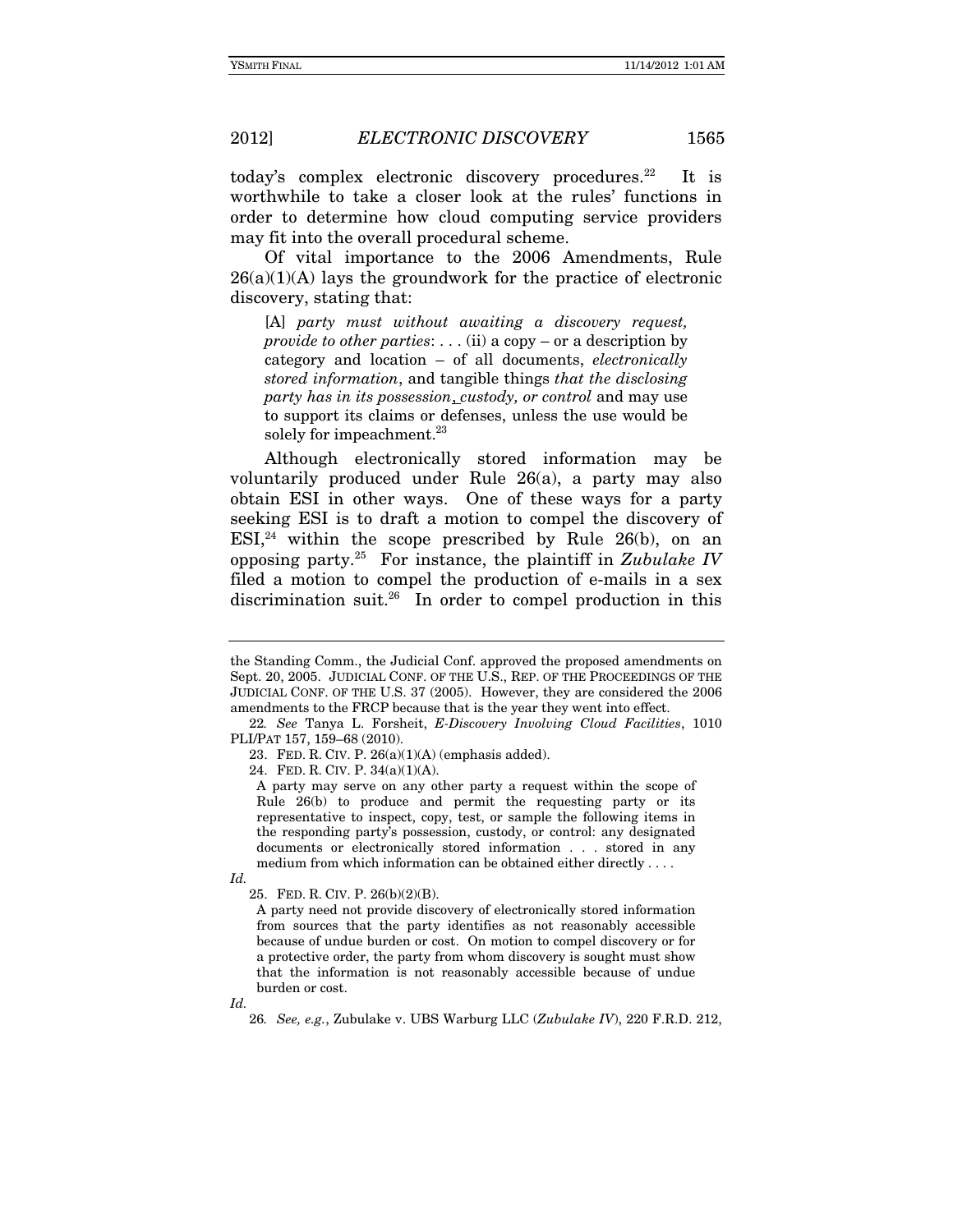manner, the moving party must specify the form of production for the  $ESI<sup>27</sup>$  In the absence of such a stipulation or court order, with respect to the form of production, a producing party must produce ESI in the form in which it is ordinarily maintained or in a reasonably usable form.<sup>28</sup> In addition to the two mechanisms described above, a party may subpoena a non-party service provider to produce ESI pursuant to Rule 45.29 For example, in *Flagg*, the plaintiff subpoenaed the defendant-city's text messaging provider for production of text messages concerning an alleged murder.30

Yet, there are two exceptions that may enable the court to deny a requesting party's motion to compel the production of ESI. ESI need not be produced in the two following situations: (1) if the ESI is not readily accessible due to undue burden or  $cost$ <sup>31</sup>, or (2) if the balance between the ESI's benefit and its evidentiary importance or production expense weighs against the moving party.<sup>32</sup> Rule 26 also grants the

- 31. FED. R. CIV. P. 26(b)(2)(B).
- 32. FED. R. CIV. P. 26(b)(2)(C).

On motion or on its own, the court must limit the frequency or extent of discovery . . . if it determines that . . . the burden of expense of the proposed discovery outweighs its likely benefit, considering the needs of the case, the amount in controversy, the parties' resources, the importance of the issues at stake in the action, and the importance of the discovery in resolving the issues.

<sup>215 (</sup>S.D.N.Y. 2003).

 <sup>27.</sup> FED. R. CIV. P. 34(b)(1) ("The request must describe with reasonable particularity each item or category to be inspected; must specify a reasonable time, place, and manner for the inspection and for performing related acts; and may specify the form or forms in which electronically stored information is to be produced."); *see, e.g.*, Wyeth v. Impax Labs., Inc., 248 F.R.D. 169 (D. Del. 2006).

 <sup>28.</sup> FED. R. CIV. P. 34(b)(2)(E).

Unless otherwise stipulated or ordered by the court, these procedures apply to producing documents or electronically stored information: A party must produce documents as they are kept in the usual course of business . . . ; if a request does not specify a form for producing electronically stored information, a party must produce it in a form or forms in which it is ordinarily maintained or in a reasonably usable form or forms . . . .

*Id.*; *see, e.g.*, Williams v. Sprint/United Mgmt. Co., 230 F.R.D. 640 (D. Kan. 2005).

<sup>29.</sup> FED. R. CIV. P.  $45(a)(1)(D)$  ("A command in a subpoena to produce a document, electronically stored information, or tangible things requires the responding party to permit inspection, copying, testing, or sampling of the materials.").

<sup>30</sup>*. See* Flagg v. City of Detroit, 252 F.R.D. 346 (E.D. Mich. 2008).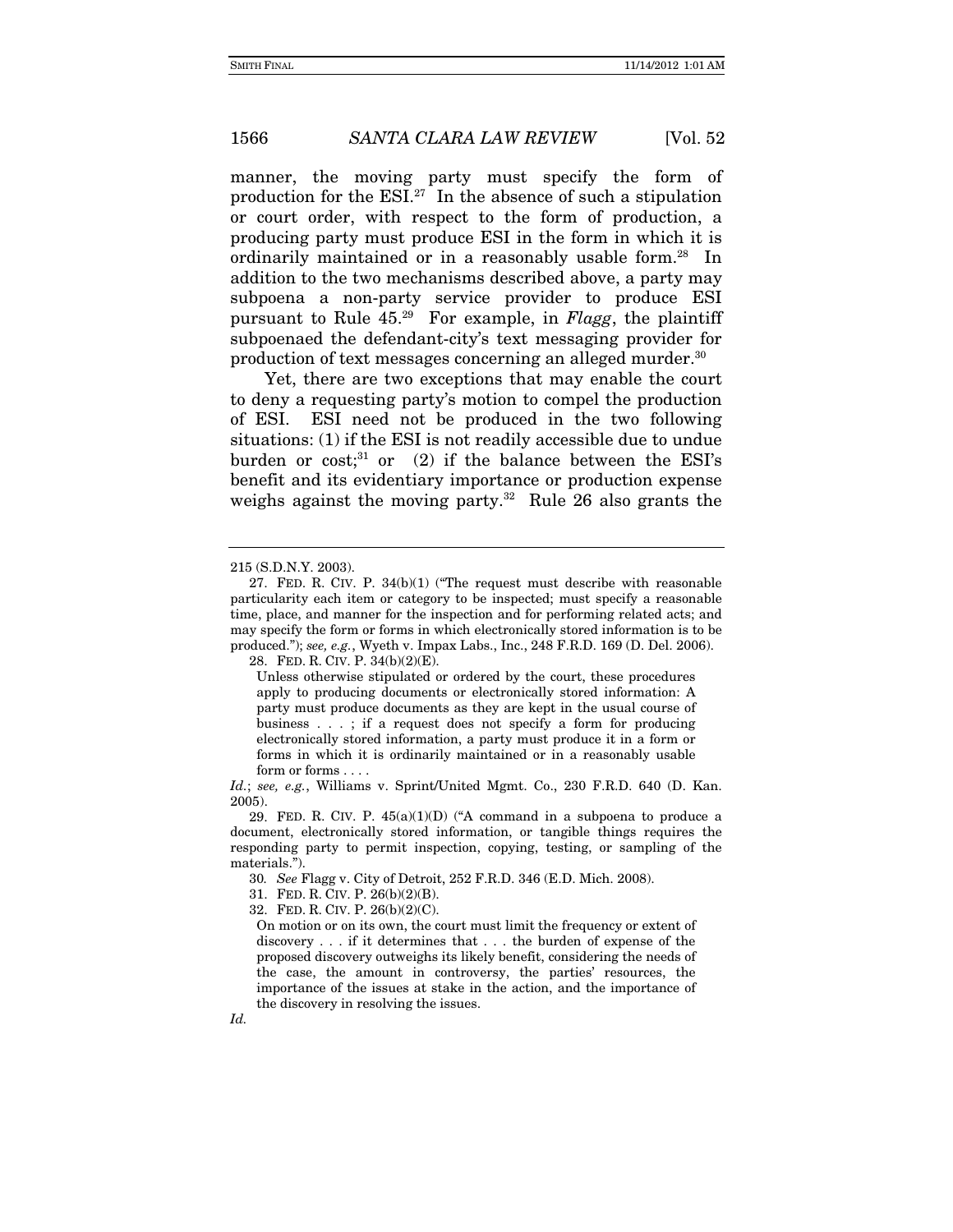trial court substantial latitude in deciding whether a discovery request constitutes an undue burden that would justify not producing the requested ESI.<sup>33</sup> Lastly, Rule 37 includes a safe harbor provision that may shield the nonmoving party from the imposition of sanctions for failing to produce ESI, if the requested ESI has been lost as a result of the routine, good faith operation of an electronic information system.<sup>34</sup>

### *B. Application of the* Zubulake IV *Framework to the Spoliation of ESI in the Cloud*

It is essentially Judge Scheindlin's opinion in *Zubulake IV* that created a framework for analyzing the spoliation of electronically stored information.<sup>35</sup> The Judiciary Committee borrowed heavily from Scheindlin's framework to draft the 2006 Amendments to the FRCP, which are discussed above.<sup>36</sup>

In *Zubulake IV*, 37 the plaintiff, a former equities trader for UBS, filed a complaint against UBS for gender discrimination for failure to promote and retaliation.<sup>38</sup> During the discovery process, the plaintiff requested e-mail correspondence sent between various UBS employees that were exclusively stored on UBS' proprietary computer systems.39 Due to UBS' failure to preserve the e-mail correspondence, the plaintiff sought to impose discovery sanctions against UBS.<sup>40</sup> The court, in rendering its opinion, created an analytical framework for the party seeking to

 <sup>33.</sup> Erin Marie Secord, *Exploring Challenges with the Discovery of Text Messages in Federal Cases Through the Lens of the Federal Rules of Civil Procedure and the Stored Communications Act*, 15 SUFFOLK J. TRIAL & APP. ADOV. 143, 146 (2010).

 <sup>34.</sup> FED. R. CIV. P. 37(e) ("Absent exceptional circumstances, a court may not impose sanctions under these rules on a party for failing to provide electronically stored information lost as a result of the routine, good-faith operation of an electronic information system.").

<sup>35</sup>*. See* Cross & Kuwahara, *supra* note 8, at 9–10.

<sup>36</sup>*. See* Maria Perez Crist, *Preserving the Duty to Preserve: The Increasing Vulnerability of Electronic Information*, 58 S.C. L. REV. 7, 15 (2006) (maintaining that the "series of rulings by Judge Scheindlin in the Zubulake litigation have shaped the contours of electronic discovery and provide an example of how electronic discovery issues emerge within litigation").

 <sup>37.</sup> Zubulake v. UBS Warburg LLC (*Zubulake IV*), 220 F.R.D. 212 (S.D.N.Y. 2003).

<sup>38</sup>*. Id.*

<sup>39</sup>*. Id.* at 215.

<sup>40</sup>*. See id.*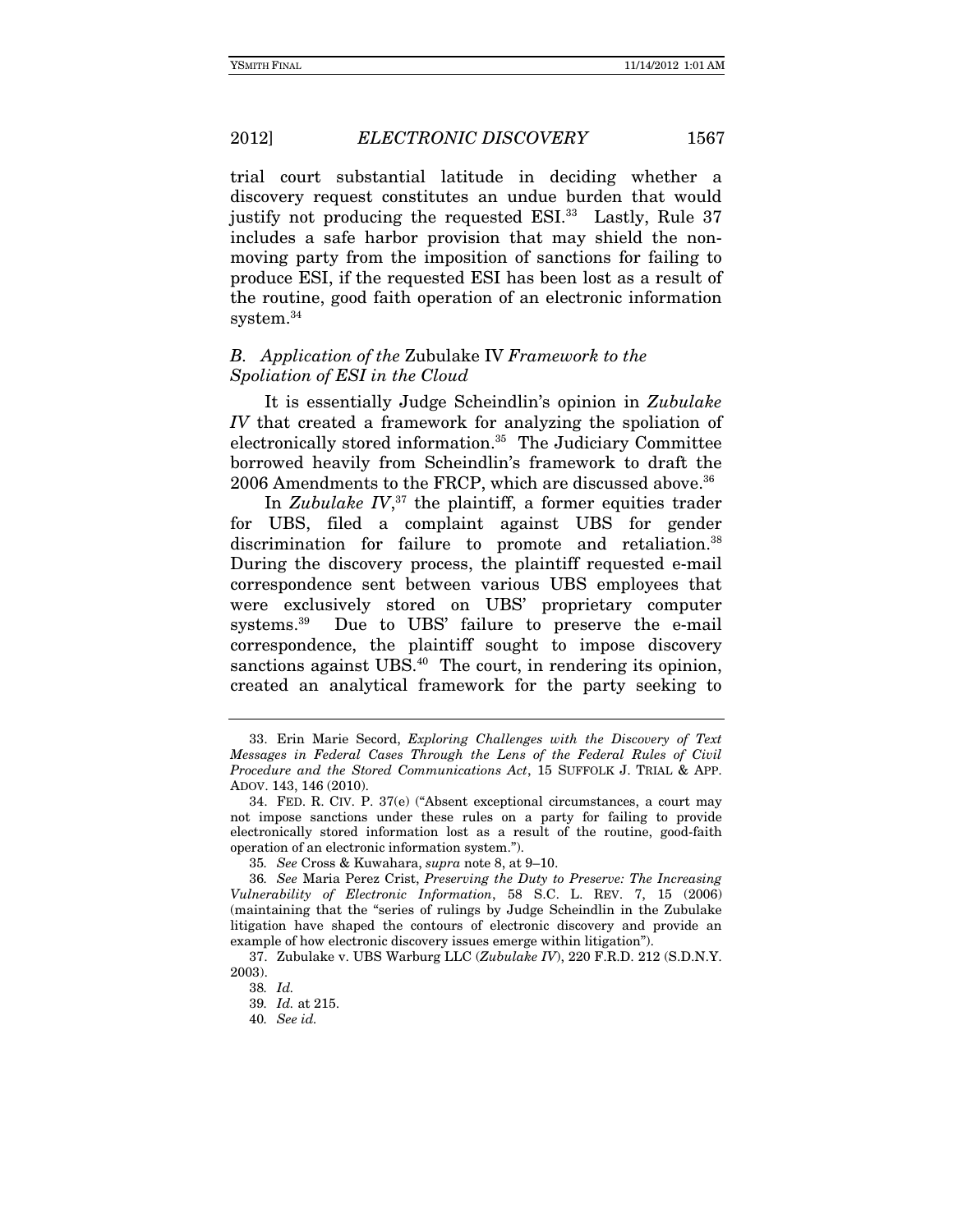impose sanctions for spoliation, or the deletion, of evidence. $41$ The framework provides that the seeker must establish the following three elements, in order to prevail on such a motion:

(1) that the party having control over the evidence had an obligation to preserve it at the time it was destroyed;

(2) that the records were destroyed with a culpable state of mind; and

(3) that the destroyed evidence was relevant to the party's claim or defense such that a reasonable trier of fact could find that it would support that claim or defense. <sup>42</sup>

In order to avoid falling victim to situations similar to UBS', a company contemplating entering into a contract, or currently in a contract, with a third-party cloud computing service provider should consider, and incorporate, safeguard provisions in their service contract as well as enact accompanying company policies to avoid sanctions for the spoliation, or deletion of ESI.

### *1. Mitigating Liability Under Prong I of the* Zubulake IV *Framework*

Under the first element of the *Zubulake IV* analysis, a company should not fear the imposition of sanctions, unless "the party having control over the evidence had an obligation to preserve it at the time it was destroyed."43 This element also implicates a series of secondary considerations, including (a) the date on which the duty to preserve is triggered, (b) the scope of the duty to preserve, which includes the key players in litigation and the lifeline of ESI, and (c) the format in which the ESI is to be produced. Finally, the party, upon which a production request is placed, must, in fact, (d) have necessary possession, custody, or control of the ESI.

### *i. Trigger Date for a Litigation Hold*

Generally, "[t]he duty to preserve material evidence arises not only during litigation but also extends to that period before the litigation when a party reasonably should know that the evidence may be relevant to the anticipated

<sup>41</sup>*. See id.* at 220.

<sup>42</sup>*. Id.*

<sup>43</sup>*. Id.*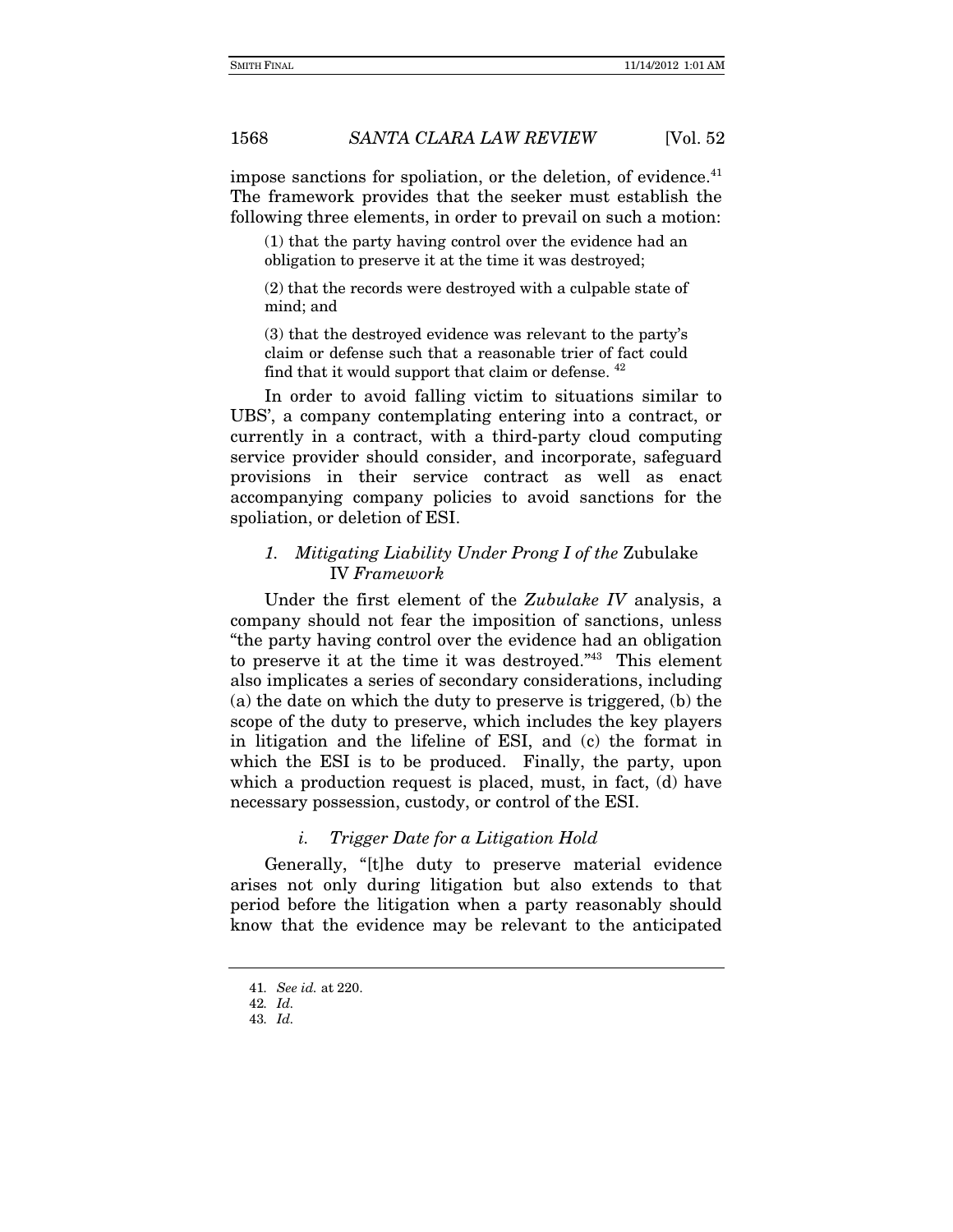litigation."44 Other circuit courts, however, require more certainty as to whether litigation is likely before the duty to preserve arises, whereby "litigation must be probable rather than a [mere] possibility, and the path to litigation must be clear and immediate."45 Yet, some circuit courts construe anticipation more broadly whereby the litigation hold is triggered when the defendant corporation retained counsel in connection with legal action but had yet to identify an allegedly responsible party.<sup>46</sup> In light of the uncertainty of the split among circuit courts apropos, the trigger of a litigation hold, the best practice and a "helpful analytical tool [for determining when the duty to preserve attaches] is the more widely developed standard for anticipation of litigation under the work product doctrine."<sup>47</sup> Work product doctrine protection attaches to documents "prepared *because* of the prospect of litigation when the preparer faces an actual or a potential claim following an actual event or series of events that reasonably could result in litigation."48

The simplest measure to prevent the imposition of sanctions is a company's ability to quickly put a litigation hold into place. The company needs to be able to implement a litigation hold on data retained by their third-party cloud computing service provider once they reasonably anticipate litigation,<sup>49</sup> subject to several small wrinkles in different

 46. Innis Arden Golf Club v. Pitney Bowes, Inc., 257 F.R.D. 334, 340 (D. Conn. 2009).

 47. Samsung Elecs. Co. v. Rambus, Inc., 439 F. Supp. 2d 524, 542 (E.D. Va. 2006).

48*. Id.* (citing Nat'l Union Fire Ins. Co.v. Murray Sheet Metal Co., 967 F.2d 980, 984 (4th Cir. 1992).

49*. See Samsung Elecs. Co.*, 439 F. Supp. 2d at 542. The best practice for determining the trigger date for a litigation hold should be the more widely developed standard for anticipation of litigation under the work product

<sup>44</sup>*. Id.* at 216 n.13 (citing Kronisch v. United States, 150 F.3d 112, 126 (2d Cir. 1999)).

 <sup>45.</sup> Hynix Semicond., Inc. v. Rambus, Inc., 591 F. Supp. 2d 1038, 1062 (N.D. Cal. 2006) (holding that litigation must be probable, rather than a possibility and the path to litigation must be clear and immediate before the duty to preserve arises); *see, e.g.*, Cache La Poudre Feeds, LLC v. Land O'Lakes, Inc., 244 F.R.D. 614, 621 (D. Colo. 2007) (stating that "[w]hile a party shouldn't be permitted to destroy potential evidence after receiving unequivocal notice of impending litigation, the duty to preserve relevant documents should require more than a mere possibility of litigation."); Treppel v. Biovail Corp., 233 F.R.D. 363, 371 (S.D.N.Y. 2006) (stating that the mere existence of a dispute does not necessarily mean that parties should reasonably anticipate litigation or that the duty to preserve arises).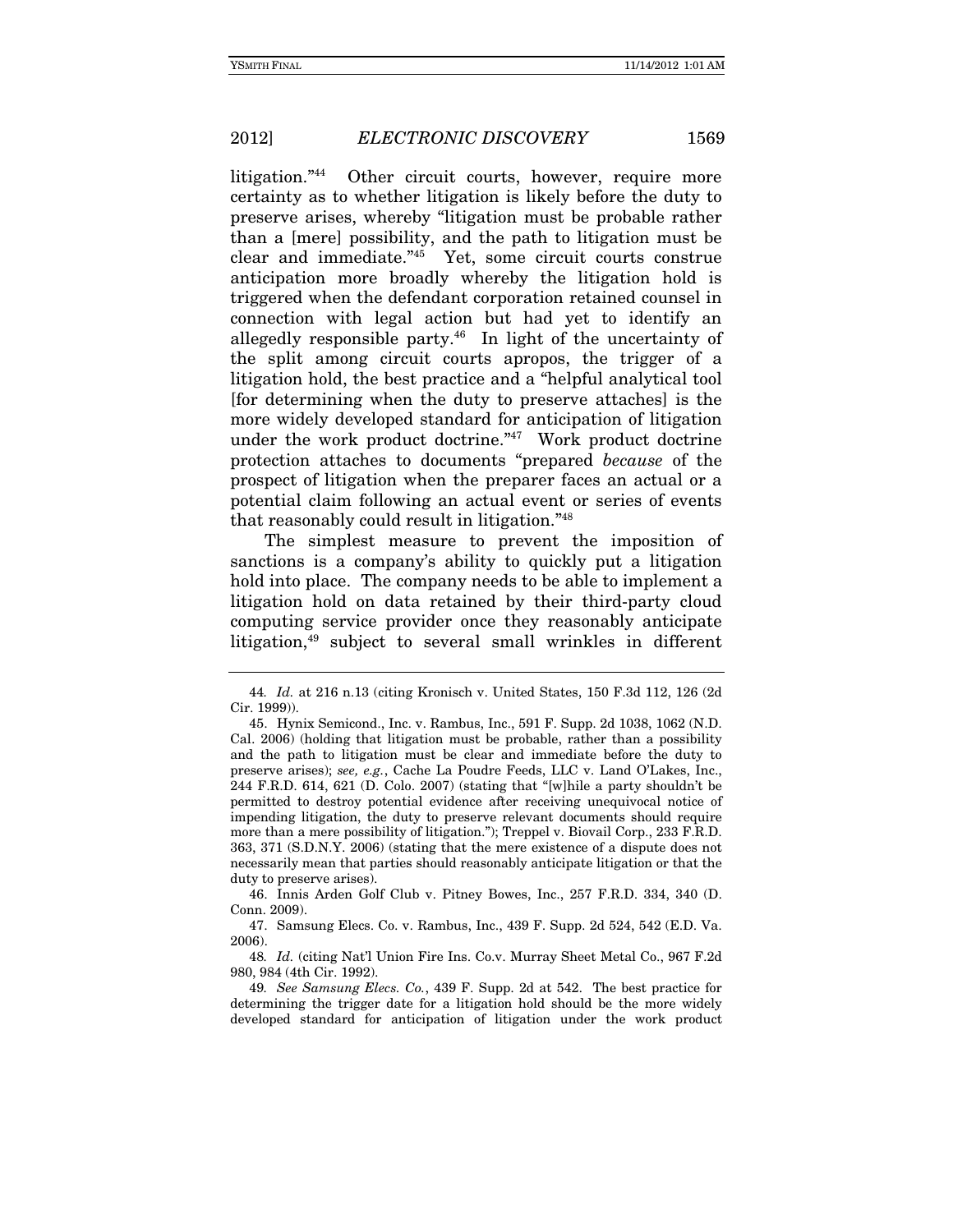circuits' jurisprudence.50 This may be accomplished by contracting for the right, in a company's service agreement with a third-party cloud computing service provider, to stop the routine destruction of data at the discretion of the company's general counsel or officer. If ESI is preserved in the first instance, there is no need to advance to the second and third prongs of the *Zubulake IV* analysis because the last two prongs require ESI to be destroyed.

### *ii. Scope of the Duty to Preserve ESI*

The duty to preserve ESI does not apply to every document a company has ever created, or will create. Instead, "[a] party or anticipated party must *retain all relevant documents* (but not multiple identical copies) in existence at the time the duty to preserve attaches, and any relevant documents created thereafter."51 For example, an email correspondence drafted by a supervisor concerning an employee's performance review for a promotion in an employment discrimination case would be subject to the duty to preserve.52 This, however, does not mean that a corporation, upon recognizing a threat of litigation, must preserve every shred of paper or every file of ESI, because such a stringent rule would serve to cripple large corporations that produce voluminous amounts of ESI and are frequently engaged involved in litigation.<sup>53</sup>

The duty to preserve is not so draconian; on the contrary, it extends only to "individuals likely to have discoverable information that the disclosing party may use to support its claims and defenses."54 Thus, the duty covers persons "likely to have relevant information—the 'key players' in the case."55

The scope of discovery of the preservation duty is further restricted by the accessibility of the ESI in its current

doctrine.

<sup>50</sup>*. See generally supra* notes 45–46 and accompanying text.

 <sup>51.</sup> Zubulake v. UBS Warburg LLC (*Zubulake IV*), 220 F.R.D. 212, 218 (S.D.N.Y. 2003).

<sup>52</sup>*. See* Zubulake v. UBS Warburg LLC (*Zubulake I*), 217 F.R.D. 309, 312– 13 (S.D.N.Y 2003); *see also* Bellinger v. Astrue, CV-06-321 (CBA), 2009 U.S. Dist. LEXIS 71727, at \*2–3 (E.D.N.Y. Aug. 14, 2009).

<sup>53</sup>*. Zubulake IV*, 220 F.R.D. at 217.

<sup>54</sup>*. Id.* at 218.

<sup>55</sup>*. Id.*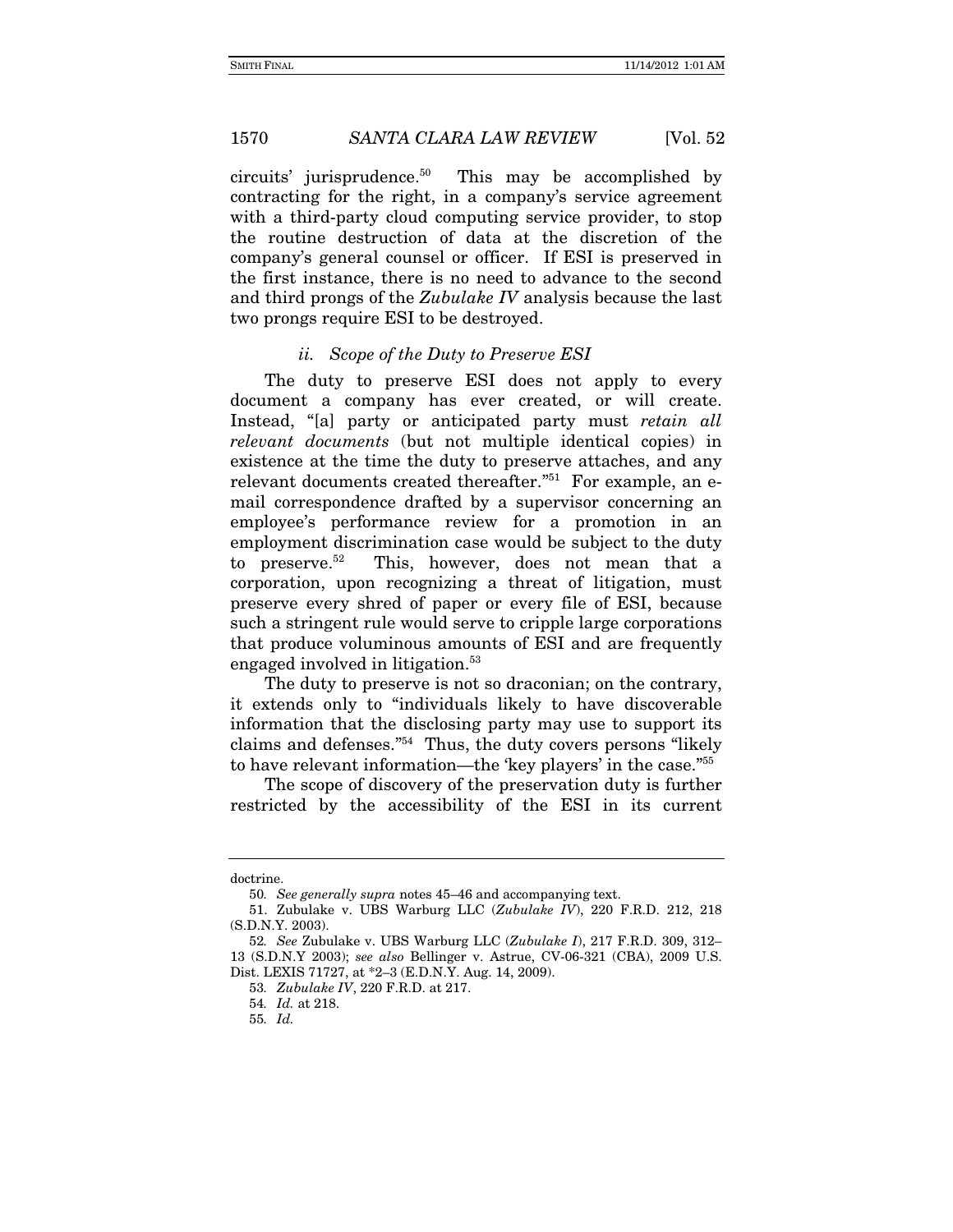condition.56 In *Zubulake I*, five categories of data were described from the most to the least accessible:

(1) Active, online data: data generally stored on magnetic disk that is used in the very active stages of an electronic record's life (e.g., data on hard drives);

(2) Near-line data: data stored on a robotic storage device that houses removable media (e.g., optical disks);

(3) Offline storage/archives: data on removable optical disk or magnetic tape media traditionally used for making disaster copies of records and also for records considered archival;

(4) Backup tapes: a device, like a tape recorder, that reads data from and writes it onto a tape; and

(5) Erased, fragmented or damaged data: as files are erased, their previous contiguous clusters are made available again as free space and the broken up files are randomly placed throughout the disk.<sup>57</sup>

Although this is a somewhat dated description of the categories within the lifeline of digital information, it still serves as a guidepost for the accessibility of ESI as it evolves from primary to archival data.<sup>58</sup> However, since it generally takes the law some time to catch up with and adapt to technology, the lifeline of ESI, as it shifts from a readily accessible active format to inaccessible data, presents a continuing challenge to the scope of the duty to preserve.59

Since the scope of the duty to preserve, triggered by anticipated or ongoing litigation, is determined largely upon who has accumulated and retained data in the cloud, it is imperative for a company to be able to quickly identify the relevant key players involved in the corresponding litigation when implementing a litigation hold. This objective may be realized if the company inserts flexibility into their service agreement with their third-party cloud computing service provider. Such flexibility would require the company to be able to easily access and place a non-deletion hold on a key player's ESI that is stored in the cloud by a simple search

 <sup>56.</sup> Crist, *supra* note 36, at 30.

<sup>57</sup>*. Zubulake I*, 217 F.R.D. at 319.

<sup>58</sup>*. See* Crist, *supra* note 36, at 26.

<sup>59</sup>*. Id.*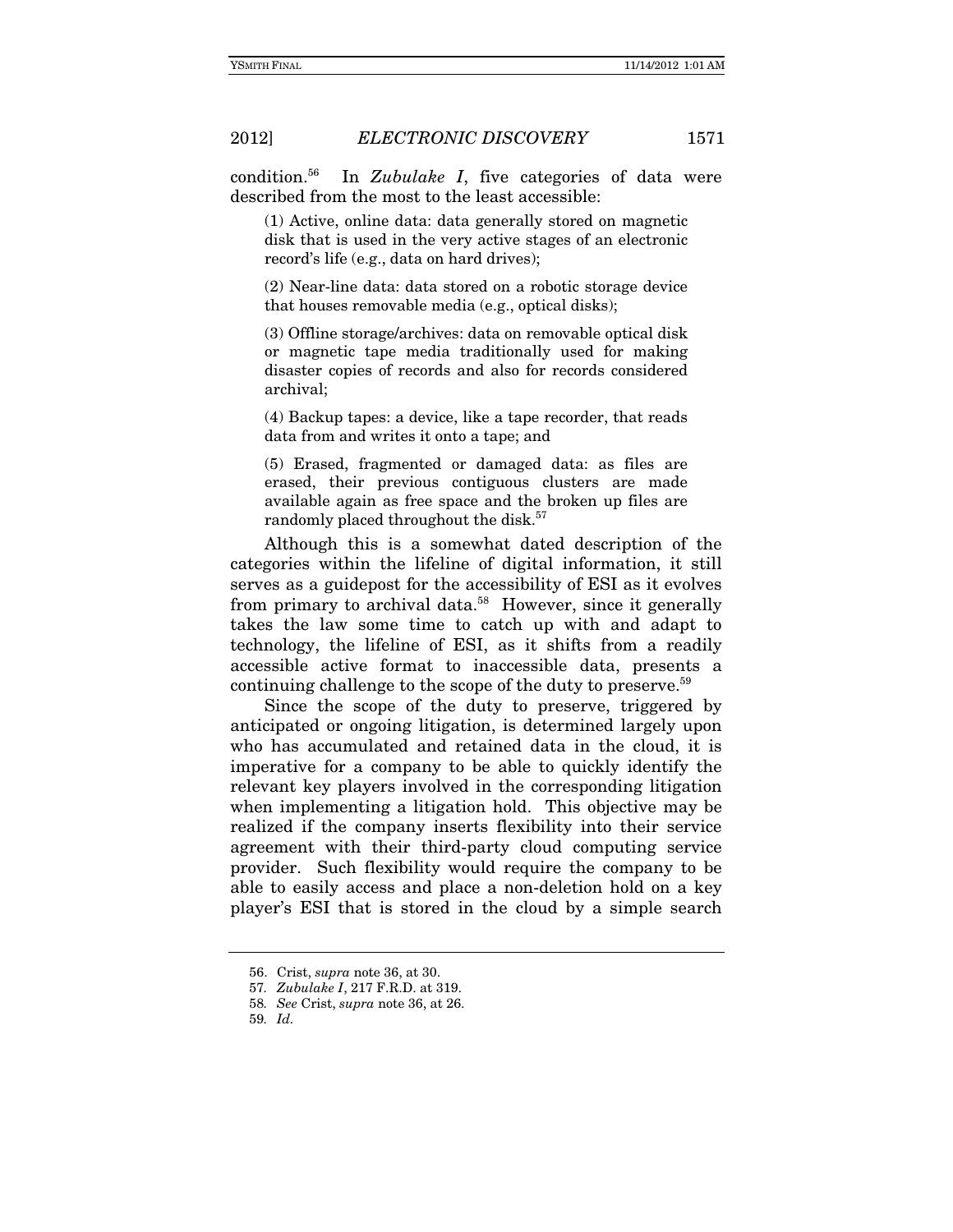function. The ability to identify key players in order to implement a litigation hold may be further achieved by integrating a clause into the service agreement, employment contracts, and company handbooks, that enables the company's general counsel, or specified officer, to exercise discretion over placing a litigation hold on any employee, considered a key player to the anticipated or ongoing litigation, and who has or continues to use of the service provider's cloud computing applications.

The scope of a key players' ESI that must be preserved includes "all relevant documents (but not multiple identical copies) in existence at the time the duty to preserve attaches, and any relevant documents created thereafter."60 A company's service agreement with their third-party cloud computing service provider must therefore articulate a certain amount of flexibility in order to effectuate the company's ability to retrieve the proper documents and to adapt to the corresponding suit they are engaged in because no two cases will require the same suite of ESI to be produced to a requesting party.

Compliance with the scope of the duty to preserve may also be achieved in a manner that is similar to selecting which employees' ESI to preserve. The company should contract for, in the service agreement with their third-party cloud computing service provider, the right to retrieve and preserve certain types of documents relevant to the anticipated or ongoing litigation in an easily searchable and definable manner. The service agreement should state that this right remains at the discretion of the company's general counsel, or a specified officer similarly equipped with the authority and competence to make such a determination.

### *iii. Format for the Production of ESI*

A company that employs a third-party cloud computing service provider needs to be mindful of the format in which it may be compelled to produce ESI in future litigation when drafting its service agreement. Generally, a party that produces documents for inspection shall, pursuant to Rule 34, produce them as they are kept in the usual course of business or shall organize and label them to correspond with the

<sup>60</sup>*. Zubulake IV*, 220 F.R.D. at 218.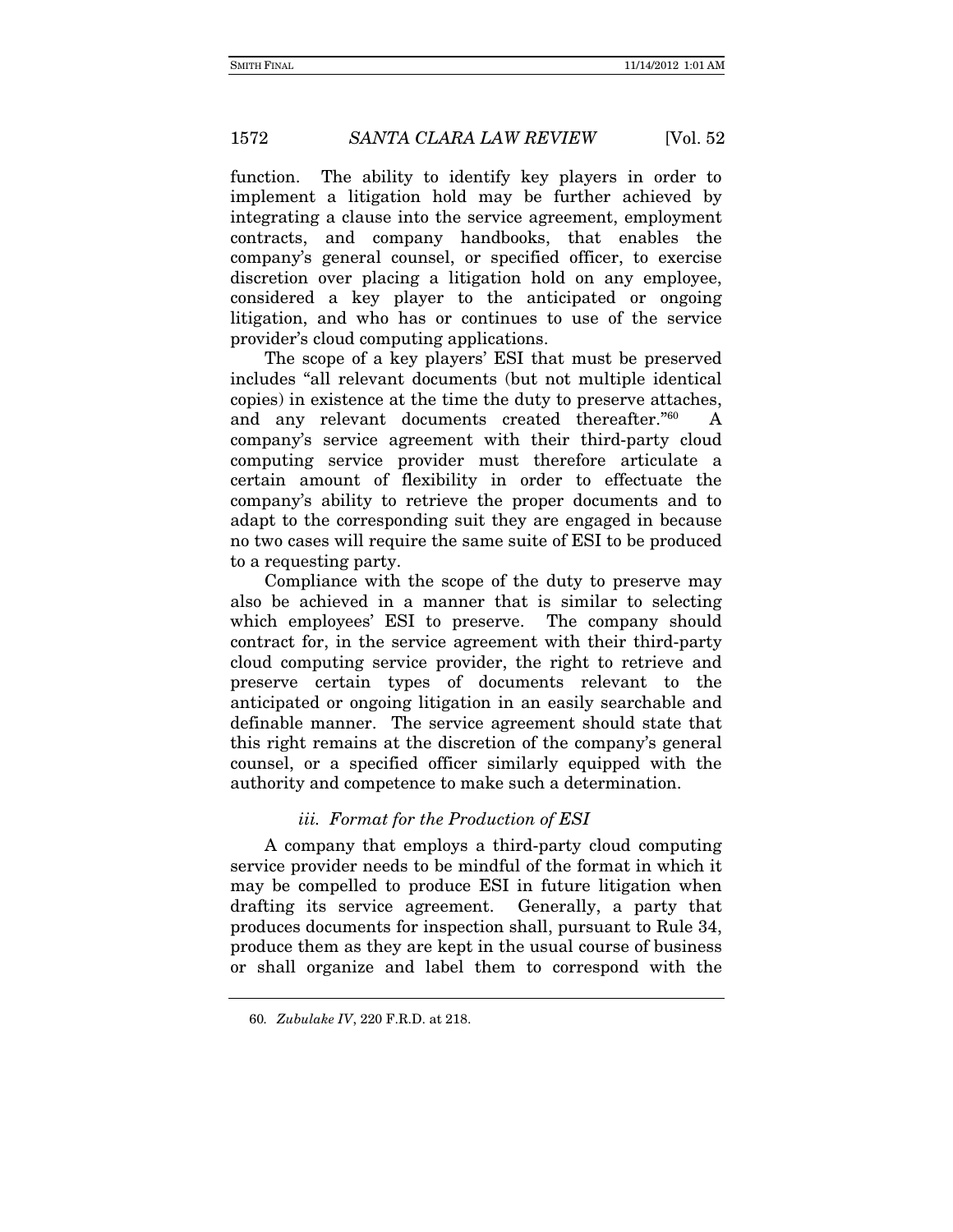categories in the request. $61$  Rule 34, in turn, raises issues such as whether the ESI should be produced with "metadata"—which is defined as data about the data $62$ —and whether the ESI should be produced in its native file format or some other format.<sup>63</sup>

In determining whether metadata should be produced under a Rule 34 request, the court in *Williams v. Sprint/United Management Co.*64 faced a question of first impression and looked to the Sedona Principles for guidance.65 The party seeking ESI requested that spreadsheets be produced with their original metadata intact, instead of being produced in a TIFF image format.<sup>66</sup> The court agreed with the requesting party by reasoning that in light of emerging standards, "the producing party should produce the electronic documents with their metadata intact, unless the party timely objects to production of the metadata, the parties agree that the metadata should not be produced, or the producing party requests a protective order."67 The initial burden, with regard to disclosure of metadata, is thus placed on the producing party.68

 63. This will depend on both the Circuit the litigation is taking place and also whether the requesting party stipulates as to which file format the ESI should be produced. *See infra* notes 64, 69, 71 and accompanying text.

64*. Williams*, 230 F.R.D. at 652.

 <sup>61.</sup> FED. R. CIV. P. 34(b)(2)(E).

 <sup>62.</sup> Adam K. Israel, *To Scrub or Not to Scrub: The Ethical Implications of Metadata and Electronic Data Creation, Exchange, and Discovery*, 60 ALA. L. REV. 469, 469 (2009). "As a general rule of thumb, the more interactive the application, the more important the metadata is to understanding the application's output." Williams v. Sprint/United Mgmt. Co., 230 F.R.D. 640, 647 (D. Kan. 2005). The basic metadata characteristics can show whether a document has been inadvertently or intentionally modified, thereby performing a crucial function in establishing whether a document is genuine. *See* Philip J. Favro, *A New Frontier in Electronic Discovery: Preserving and Obtaining Metadata*, 13 B.U. J. SCI. & TECH. L. 1, 12 (2007).

 <sup>65.</sup> Comment 9.a of The Sedona Principles uses viewability as the determining factor in whether something should be presumptively treated as a part of a "document." *See* THE SEDONA PRINCIPLES: BEST PRACTICES RECOMMENDATIONS & PRINCIPLES FOR ADDRESSING ELECTRONIC DOCUMENT PRODUCTION 30 (2003). Using viewability as the standard, all metadata ordinarily visible to the user of the Excel spreadsheet application should presumptively be treated as part of the "document" and should thus be discoverable. *See Williams*, 230 F.R.D. at 652.

<sup>66</sup>*. Williams*, 230 F.R.D. at 643.

<sup>67</sup>*. Id.* at 652.

<sup>68</sup>*. Id.*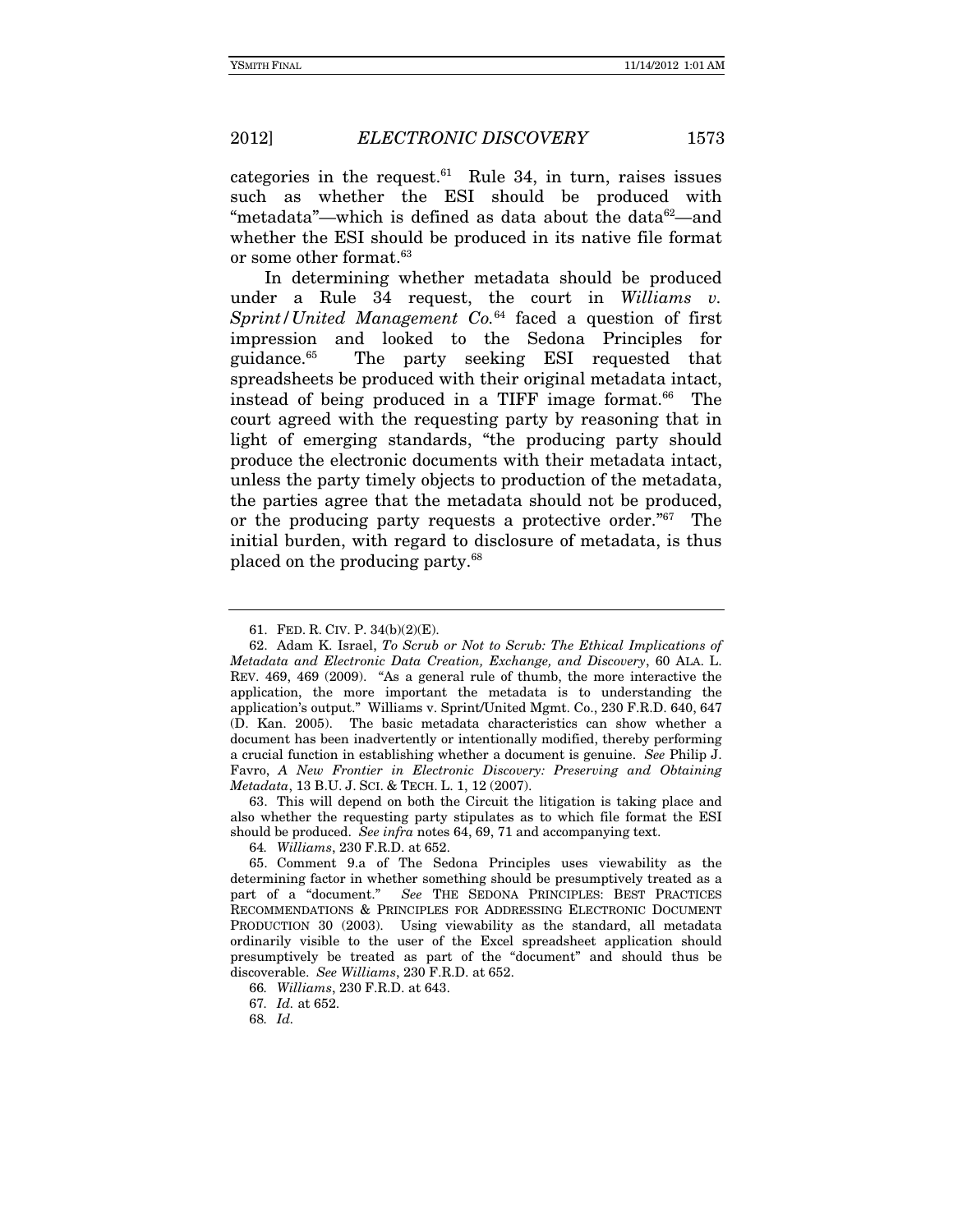Metadata was not discoverable in *Wyeth v. Impax Laboratories, Inc.*, because the court determined that the parties had never agreed that electronic documents would be produced in any particular format; therefore, Wyeth had complied with its discovery obligations by producing the ESI as TIFF image files.<sup>69</sup> Impax, furthermore, had not demonstrated a particularized need for the metadata.<sup>70</sup> On the other hand, requesting parties most likely prefer the production of metadata in its unadulterated form as opposed to TIFF image files because image files take significantly longer to sift through, as they are not ordinarily text searchable.

Contrary to *Impax Laboratories*, the court in In re *Verisign, Inc. Securities Litigation* resolved that the production of the TIFF image files alone was not sufficient to fulfill the production order, and the electronic version must include not only include metadata but must also be searchable.71 Additionally, the court in *Hagenbush v. 3B6 Sistemi Elettronici Industriali* held that the party requesting production of documents was entitled to identical copies in the same form in which 3B6 USA kept them in the usual course of business.72

Generally, a company that produces ESI for inspection pursuant to Rule 34 must produce the ESI as it is kept in the usual course of business.73 The company, however, should organize and label the ESI in accordance with the categories in the request for production, if the request so states.<sup>74</sup> This indicates that the company will usually have to produce, to the best of their ability, ESI in its native, unaltered format.

As case law appears to imply, the best practice for a company to ensure compliance with respect to the format of

 <sup>69.</sup> Wyeth v. Impax Labs., Inc., 248 F.R.D. 169, 171 (D. Del. 2006).

<sup>70</sup>*. Id.*

<sup>71</sup>*. In re* Verisign, Inc. Sec. Litig., No. C 02-02270 JW, 2004 WL 2445243, at \*1 (N.D. Cal. Mar. 10, 2004) (requiring that the documents be in electronic format is not contrary to law but is supported by the Federal Rules).

 <sup>72.</sup> Hagenbush v. 3B6 Sistemi Elettronici Industriali, No. 04 C 3109, 2006 WL 665005, at \*2 (N.D. Ill. Mar. 8, 2006). After the plaintiff had complied with the defendant's request to visit their facility to designate which documents to be produced, the plaintiff is entitled not to TIFF image files of the documents requested but to identical electronic copies as viewed at the defendant's facility. *Id*. at \*1–2.

 <sup>73.</sup> FED. R. CIV. P. 34(b)(2)(E).

<sup>74</sup>*. Id.*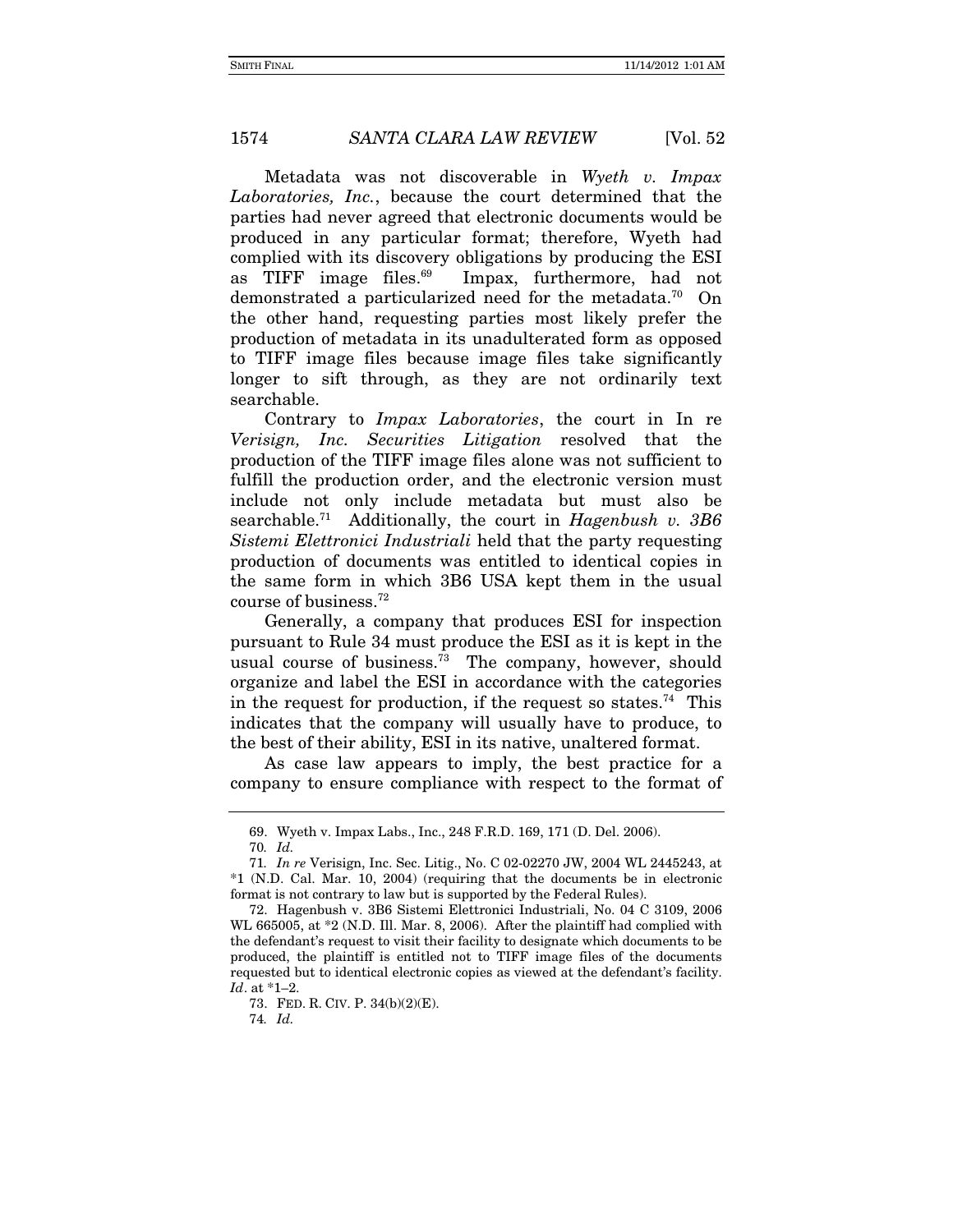their produced data is to adhere to the viewability rule adopted by the *Williams* court. In abiding by this rule, the court maintained that all metadata that is ordinarily visible to the user of a spreadsheet application should presumptively be treated as part of the document and should, thus, be discoverable.75 In light of the viewability rule, the company should include a provision in its service agreement to guarantee that their third-party cloud computing service provider will undertake the following prescriptive and prospective measures; preserve visible metadata on ESI, flag ESI containing metadata to facilitate future searches for ESI containing metadata, and refrain from scrubbing metadata away. Therein, once the company anticipates litigation, it can quickly determine which documents would require the additional production of metadata—provided that the metadata has been stored in the first instance, and that it is either visible or specifically requested.

Yet, to further complicate matters, data that is stored in random access memory (RAM) may also be subject to production due to Rule 34(a)'s intention that the scope of the production of documents be as broad as possible.76 In *Columbia Pictures, Inc. v. Bunnell*, the court determined that defendants operating a torrent file search website must produce RAM to the plaintiff motion picture studio.77 Rule  $34(a)(1)$ ,<sup>78</sup> as amended in 2006, encompasses data stored in any medium from which information can be obtained and does not include a carve out for information written to a medium that stores information only temporarily, such as RAM.79 Moreover, the advisory committee's notes to the 2006 amendments to the FRCP express that Rule  $34(a)(1)$  "is intended to be broad enough to cover all current types of computer-based information, and flexible enough to encompass future changes and developments."80

In the wake of *Bunnell*, a company must be prepared to not only produce metadata, but also RAM related to ESI

<sup>75</sup>*. See* Williams v. Sprint/United Mgmt. Co., 230 F.R.D. 640, 652 (D. Kan. 2005).

 <sup>76.</sup> Columbia Pictures, Inc. v. Bunnell, 245 F.R.D. 443, 447 (C.D. Cal. 2007). 77*. See id.* at 445–46.

 <sup>78.</sup> FED. R. CIV. P. 34(a)(1).

<sup>79</sup>*. Columbia Pictures, Inc.*, 245 F.R.D. at 447.

 <sup>80.</sup> Advisory Comm. on 2006 amendment to FED. R. CIV. P. 34(a)(1).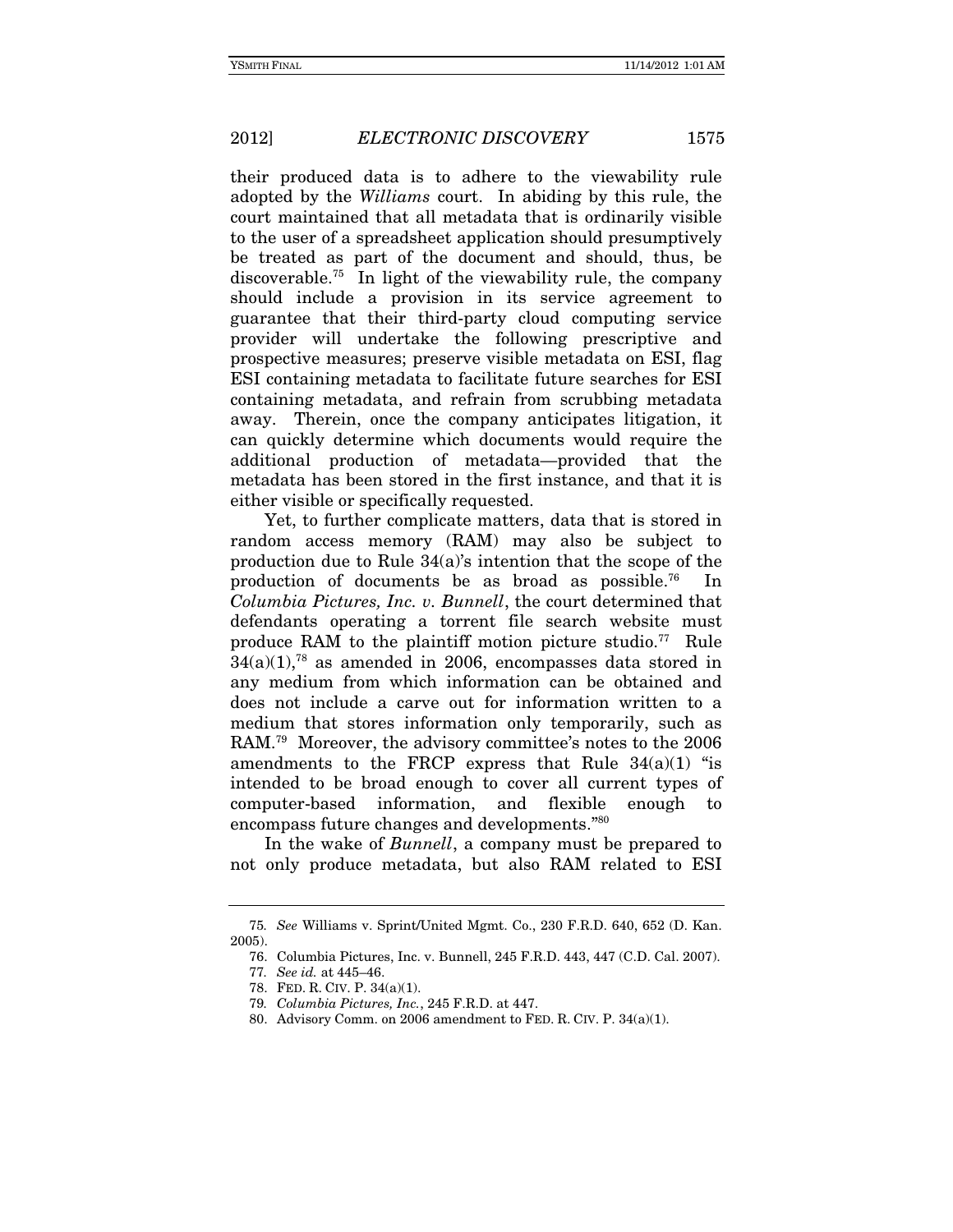stored by their third-party cloud computing service provider if a requesting party specifies as such. It is therefore advisable that a company contracting with a third-party cloud computing service provider include provisions in their service agreement that specify for the continued maintenance and retention of both metadata and RAM for applicable files, especially after a litigation hold has been put in place. Otherwise, the company faces potential spoliation sanctions for the deletion of this desired data. With this protective provision serving as one of the terms of the service agreement, a company subjected to sanctions for spoliation of metadata and/or RAM, at the very least, may allege that the third-party cloud computing service provider committed a breach of contract in a subsequent claim against the offending provider.

### *iv. Control of ESI*

A company that stores its data with a third-party cloud service provider need only produce ESI that is under the company's possession, custody, or control.81 However, control of ESI does not require that the party have legal ownership or actual possession of the documents at issue.<sup>82</sup> Rather, documents may be considered to fall under a party's control when that party has the right, authority, or practical ability to obtain the documents from a non-party to the action.<sup>83</sup> This is particularly applicable when a company employs a third-party cloud computing service provider to store its data. In practice, courts have interpreted Rule 34 "to require production if the party has the *practical ability to obtain the documents* from another, irrespective of his legal entitlement to the documents."84

While the practical ability test, mentioned above, may be useful in assessing a party's obligations under Rule 34, the control test is more useful in determining the control required to trigger a party's duty to preserve evidence.<sup>85</sup> The control

<sup>81</sup>*. See* FED. R. CIV. P. 34(a)(1).

<sup>82</sup>*. See In re* NTL, Inc. Sec. Litig., 244 F.R.D. 179, 195 (S.D.N.Y. 2007).

<sup>83</sup>*. Id.*

 <sup>84.</sup> Golden Trade, S.r.L. v. Lee Apparel Co., 143 F.R.D. 514, 525 (S.D.N.Y. 1992) (emphasis added).

 <sup>85.</sup> Goodman v. Praxair Services, Inc., 632 F. Supp. 2d 494, 516 n.11 (D. Md. 2009).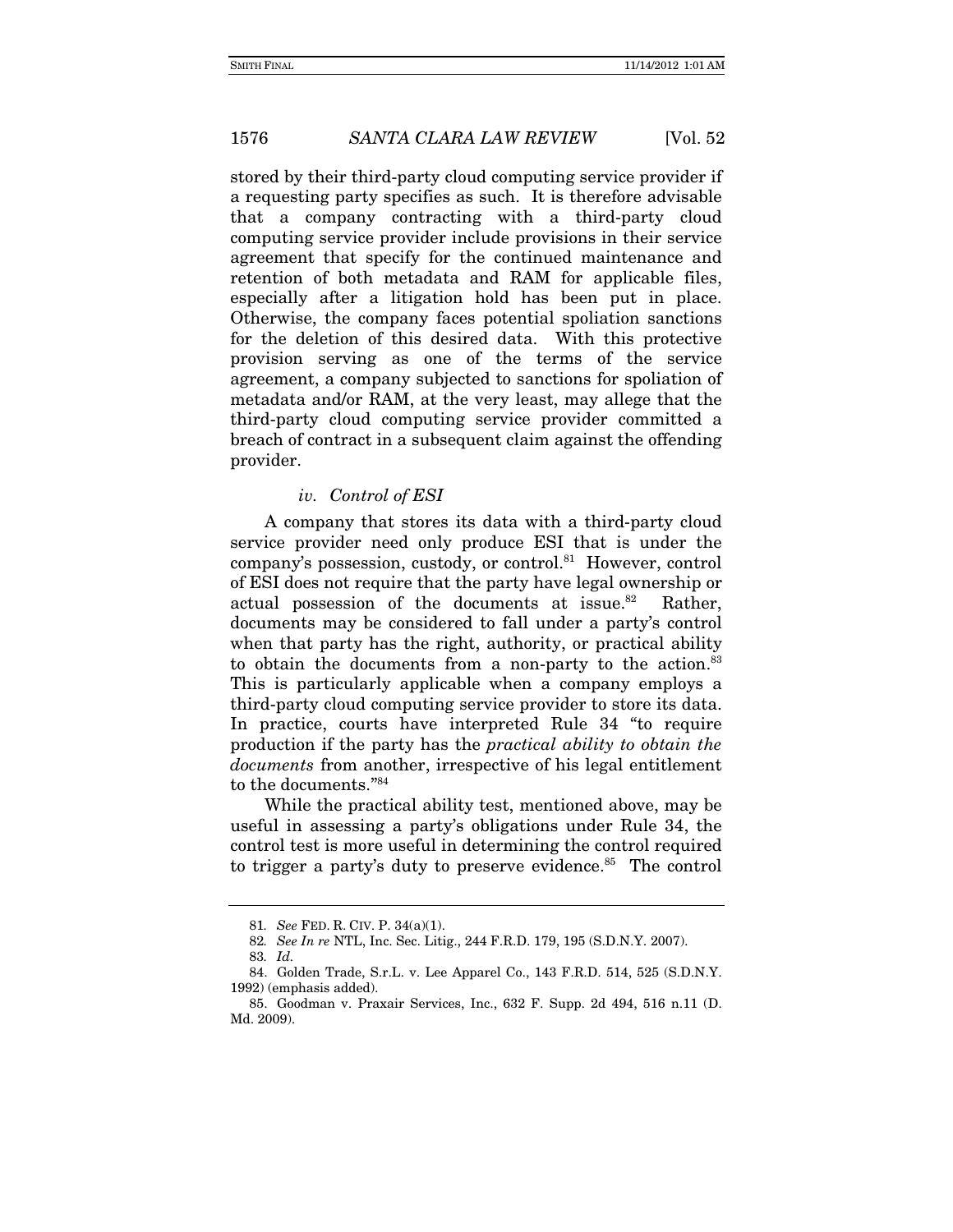test was explicated by the court in In re *NTL, Inc. Securities Litigation*, which stated that the "test for production of documents is control, not location . . . where the documents are considered to be under a party's control when that party has the right, authority or practical ability to obtain the documents from a non-party to the action."86

Application of the control test to documents held by a third-party occurred in *Tomlinson v. El Paso Corp.*, whereby the plaintiff sought to compel the production of records from a company controlling a pension plan who in turn had retained a third-party to maintain the electronic records associated with the pension plan.<sup>87</sup> The company was under a duty to maintain certain records to comply with the Employee Retirement Income Security Act<sup>88</sup> and could not discharge this duty by having a third-party maintain its records.89 Therefore, even though a third-party was maintaining the company's records, the court determined that the company was still in possession, custody, or control of the documents because they had or should have had the authority or ability to obtain the requested data from the third-party.<sup>90</sup>

Similarly, the court in *Flagg*<sup>91</sup> determined that the City of Detroit had sufficient control of ESI to permit production by its third-party service provider in the face of a subpoena.<sup>92</sup> Sufficient control existed because the City possessed the authority to consent to production of text messages stored by its third-party service provider, SkyTel, in relation to the alleged murder of the plaintiff's mother.<sup>93</sup> The City of Detroit entered into a contract with SkyTel to provide the municipality with text messaging devices and corresponding services for various city officials.<sup>94</sup> Because the City had the ability to grant its consent to their third-party service provider to obtain the records, it was considered to be in

<sup>86</sup>*. In re NTL, Inc.*, 244 F.R.D. at 195.

 <sup>87.</sup> Tomlinson v. El Paso Corp., 245 F.R.D. 474, 476–77 (D. Colo. 2007).

<sup>88</sup>*. See* 29 U.S.C. § 1059(a)(1) (2010). Under the Employee Retirement Income Security Act, an employer has the responsibility of the proper maintenance and retention of employees' pension and welfare plan records.

<sup>89</sup>*. See Tomlinson*, 245 F.R.D. at 477.

<sup>90</sup>*. Id.*

 <sup>91.</sup> Flagg v. City of Detroit, 252 F.R.D. 346 (E.D. Mich. 2008).

<sup>92</sup>*. Id.* at 354.

<sup>93</sup>*. Id.*

<sup>94</sup>*. Id.* at 347.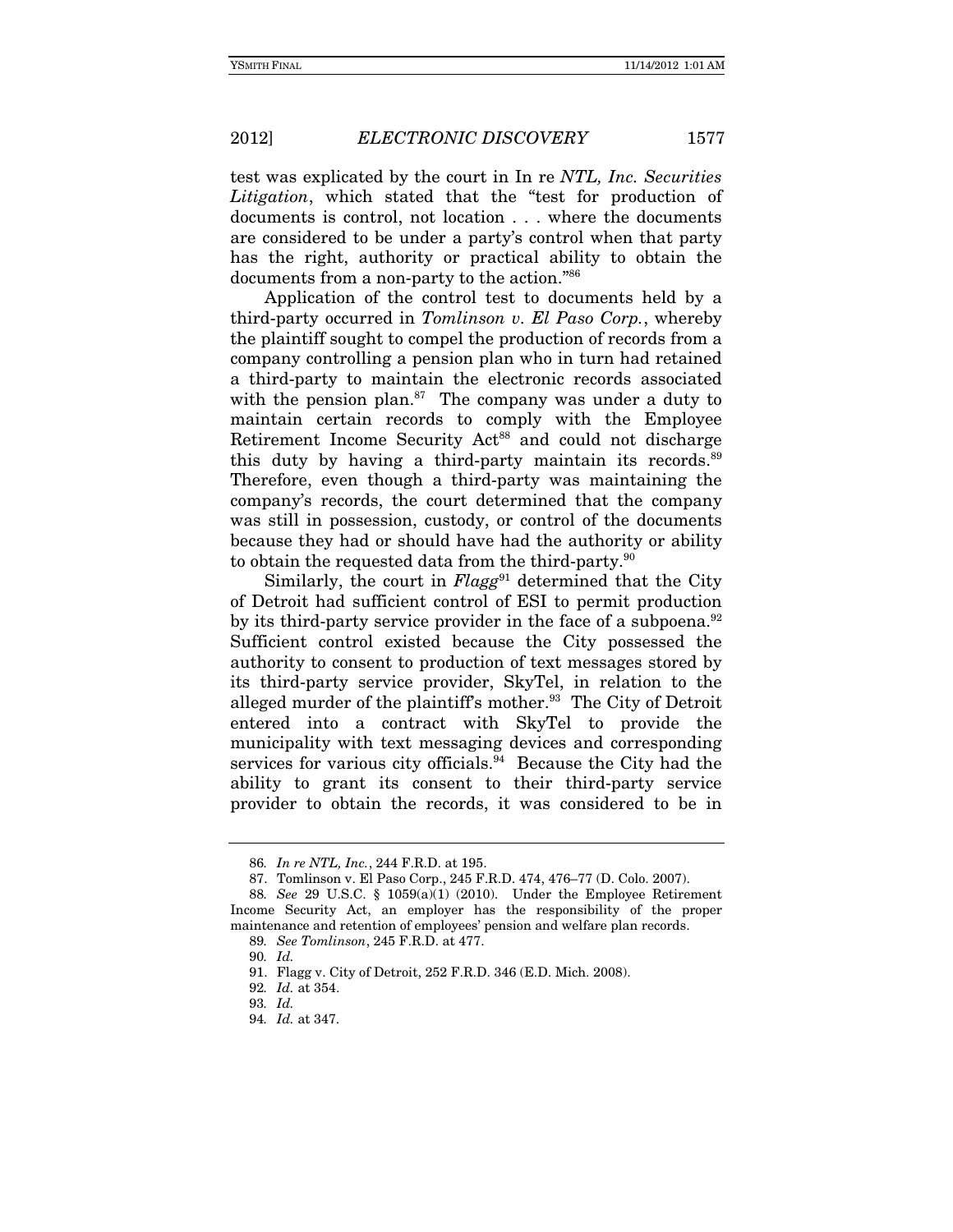control of the ESI, and the City could not simply refuse to give consent and maintain that the records were out of their control in a Rule 34 context.95 The court in *Flagg* proceeded with its analysis under the assumption that the request for production of the text messages came under a Rule 34 motion to compel.96 The court thereby required the plaintiff to reformulate its discovery request from a Rule  $45 \text{ subpoena}^{97}$ of SkyTel to a Rule 34 motion to compel98 upon the City of Detroit to avoid complications under the Electronic Communications Privacy Act (ECPA).99

*Dietrich v. Bauer*100 exemplified another instance in which a party to litigation was determined to be in control of information that was maintained by a third-party. In this case, a parent company exercised sufficient control over the documents of its subsidiary to render it responsible for producing the requested documents.101 Likewise, those who engage in joint ventures have a legal right to obtain information from his or her fellow venturer upon demand for production of documents.102 With respect to data held by a former employee, the court in *Export-Import Bank of the United States v. Asia Pulp & Paper Co.*103 found that the plaintiff-bank fulfilled the control test, because it had the apparent practical ability to obtain requested documents from its non-party former employee.104 Alternatively, at the very least, the bank was compelled to ask its former employee for the documents before asserting that it had no control over the documents in the former employee's possession.<sup>105</sup>

101*. Id.* at \*9.

 103. Exp.-Imp. Bank of the U.S. v. Asia Pulp & Paper, 233 F.R.D. 338 (S.D.N.Y. 2005).

104*. Id.* at 341.

<sup>95</sup>*. Id.* at 355.

<sup>96</sup>*. Id.* at 366.

 <sup>97.</sup> FED. R. CIV. P. 34(a)(1)(A).

 <sup>98.</sup> FED. R. CIV. P. 45(a)(1)(D).

<sup>99</sup>*. Flagg*, 252 F.R.D. at 366. The court determined that it was unclear whether under the ECPA SkyTel's records would be protected and not be subject to a Rule 45 subpoena for records. *See id.*

 <sup>100.</sup> Dietrich v. Bauer, 95 Civ. 7051 (RWS), 2000 U.S. Dist. LEXIS 11729 (S.D.N.Y. Aug. 16, 2000).

 <sup>102.</sup> Starlight Int'l, Inc. v. Herlihy, 186 F.R.D. 626, 635 (D. Kan. 1999) (stating that joint venturers have the right, authority or practical ability to produce documents that are held by a member of the joint venture because a joint venture is treated as a partnership in Kansas).

<sup>105</sup>*. Id.*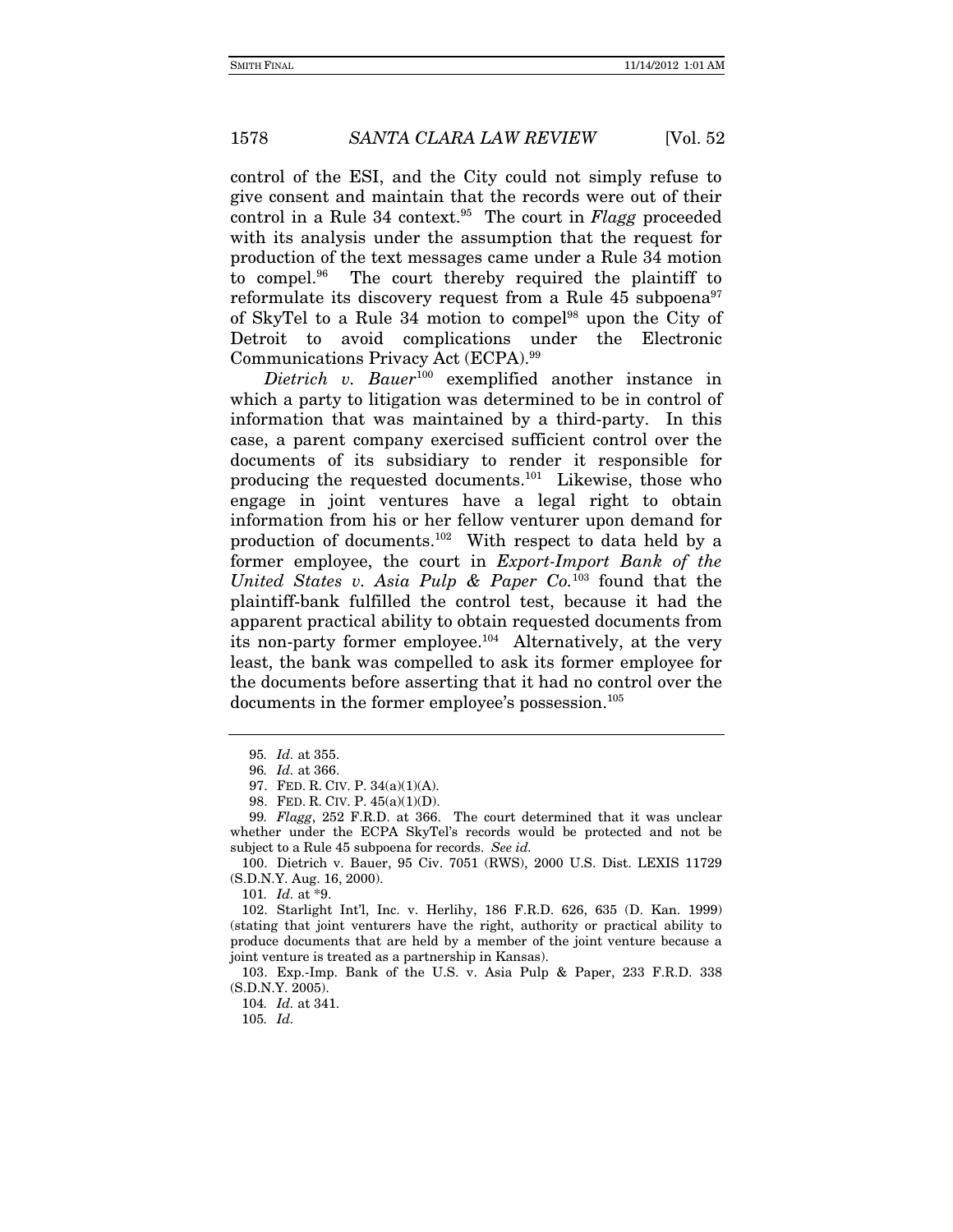Further, the court in *Tetra Technologies, Inc. v. Hamilton*  found that the defendant, a subscriber/user of a cell phone service, had sufficient control over his personal cell phone records to be obligated to produce them in the face of a Rule 34 motion to compel. The defendant fulfilled the control test, because he possessed the legal right to obtain the phone records, which were requested by the plaintiff.<sup>106</sup> Again, in *Cyntegra, Inc. v. Idexx Laboratories, Inc*., the court found that the defendant-company satisfied the control test and consequently sanctioned the company for failing to make payments to its third-party data storage company, who in turn deleted the discoverable data from its servers as a result of this non-payment.<sup>107</sup>

As the cases above explicate, a company that employs a third-party cloud computing service provider to retain data will be deemed by a court to be in control of the data maintained by the service provider for production and preservation purposes.108 Even though the ESI is not within the company's possession, the ESI is still within the company's control, because the company has the legal right to obtain it.109

Few courts have commented specifically on discovery obligations within the context of cloud computing,110 but situations in which possession and control are similarly split between a party to the litigation and a third-party service provider, provide helpful analogies.<sup>111</sup> Although the company has legal control of the ESI in the eyes of the court, the thirdparty cloud computing service provider may refuse to retrieve the ESI in the proper format; respecting that the company needs to produce the ESI in the explicit and precise format in

 <sup>106.</sup> Tetra Techs., Inc. v. Hamilton, No. CIV-07-1186-M, 2008 WL 3307150, at \*1 (W.D. Okla. Aug. 7, 2008).

 <sup>107.</sup> Cyntegra, Inc. v. Idexx Labs., Inc., No. CV 06-4170 PSG (CTx), 2007 WL 5193736, at \*6–7 (C.D. Cal. Sept. 21, 2007).

<sup>108</sup>*. See* Flagg v. City of Detroit, 252 F.R.D. 346, 354 (E.D. Mich. 2008); *In re* NTL, Inc. Sec. Litig., 244 F.R.D. 179, 195 (S.D.N.Y. 2007); Tomlinson v. El Paso Corp., 245 F.R.D. 474, 477 (D. Colo. 2007).

<sup>109</sup>*. See generally supra* note 95 and accompanying text.

 <sup>110.</sup> Similarly, few courts have even mentioned cloud computing in there opinions except for one. *See* Oregon v. Beller, 217 P.3d 1094, 1111 n.11 (Or. Ct. App. 2009) (Sercombe, J., dissenting).

 <sup>111.</sup> Charles B. Molster III & Elizabeth H. Erickson, *"Cloud Computing" in Discovery: How We Deal with Electronically Stored Information*, 59 VA. LAW. 60, 60 n.1 (2010).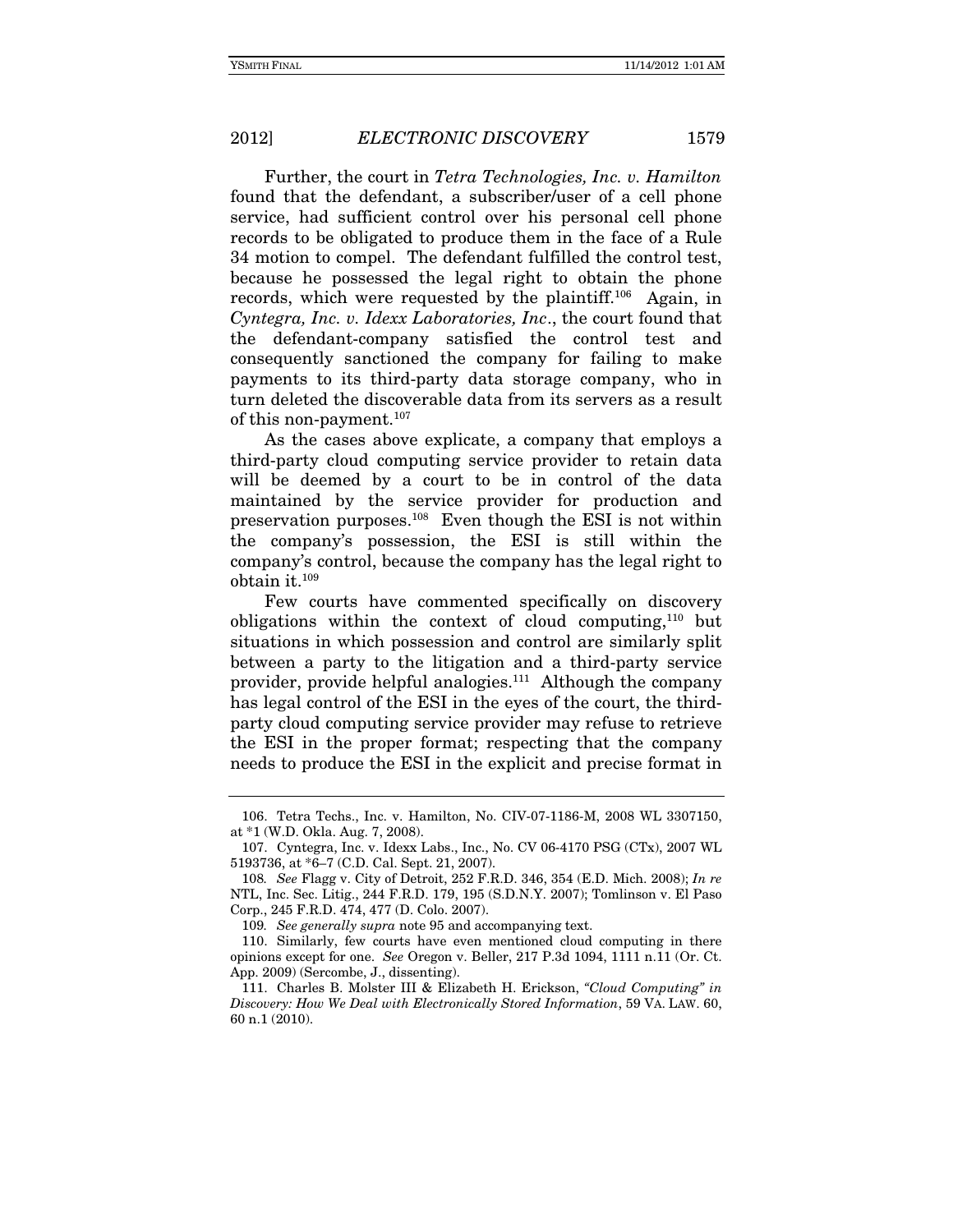order to comply with the opposing party's discovery request.

A company may avoid the problems brought by the lack of guidance regarding discovery obligations and cloud computing by adding a stipulation in its service contract with the third-party cloud computing service provider. The contract term may allow the company, at the discretion of the company's general counsel or a specified officer, to obtain ESI in the event of anticipated litigation within a specified window of time. Whether non-parties to litigation—such as third-party cloud computing service providers—may hide behind the shield of the ECPA when subpoenaed by the opposing party to produce ESI is still unclear. $112$ 

### *2. Mitigating Liability Under Prong II of the* Zubulake IV *Framework*

The second element of the *Zubulake IV* framework requires that a party to destroy evidence with a culpable state of mind in order for the imposition of sanctions for the violation of the duty to preserve.113 A company employing a third-party cloud computing service provider may address the culpability requirement by being proactive when drafting the service agreement and tailoring it to the applicable jurisdiction's case law so that both parties acknowledge and are informed of the relevant culpability standard. Potential sanctions on a scale of most to least severe include: dismissal of a claim or granting judgment in favor of a prejudiced party, suppression of evidence, an adverse inference, fines, and attorneys' fees and costs.114

Even though federal law governs the instant sanctioning process for spoliation of evidence, as the sanctions constitute evidentiary matters,<sup>115</sup> the extent of culpability required to incur sanctions varies from circuit to circuit. The range of culpability for destruction of ESI includes bad faith, gross

<sup>112</sup>*. See Flagg*, 252 F.R.D. at 366.

 <sup>113.</sup> Zubulake v. UBS Warburg LLC (*Zubulake IV*), 220 F.R.D. 212, 220 (S.D.N.Y. 2003). The level of culpability is of prime importance in the court's determination of the appropriate sanction. *See* Crist, *supra* note 36, at 45.

 <sup>114.</sup> Mosaid Techs., Inc. v. Samsung Elecs. Co., 348 F. Supp. 2d 332, 335 (D.N.J. 2004).

 <sup>115.</sup> Se. Mech. Serv., Inc. v. Brody, No.: 8:08-CV-1151-T-30EAJ, 2009 U.S. Dist. LEXIS 69830, at \*6 (M.D. Fla. July 24, 2009) (citing Flury v. Daimler Chrysler Corp., 427 F.3d 939, 944 (11th Cir. 2005)).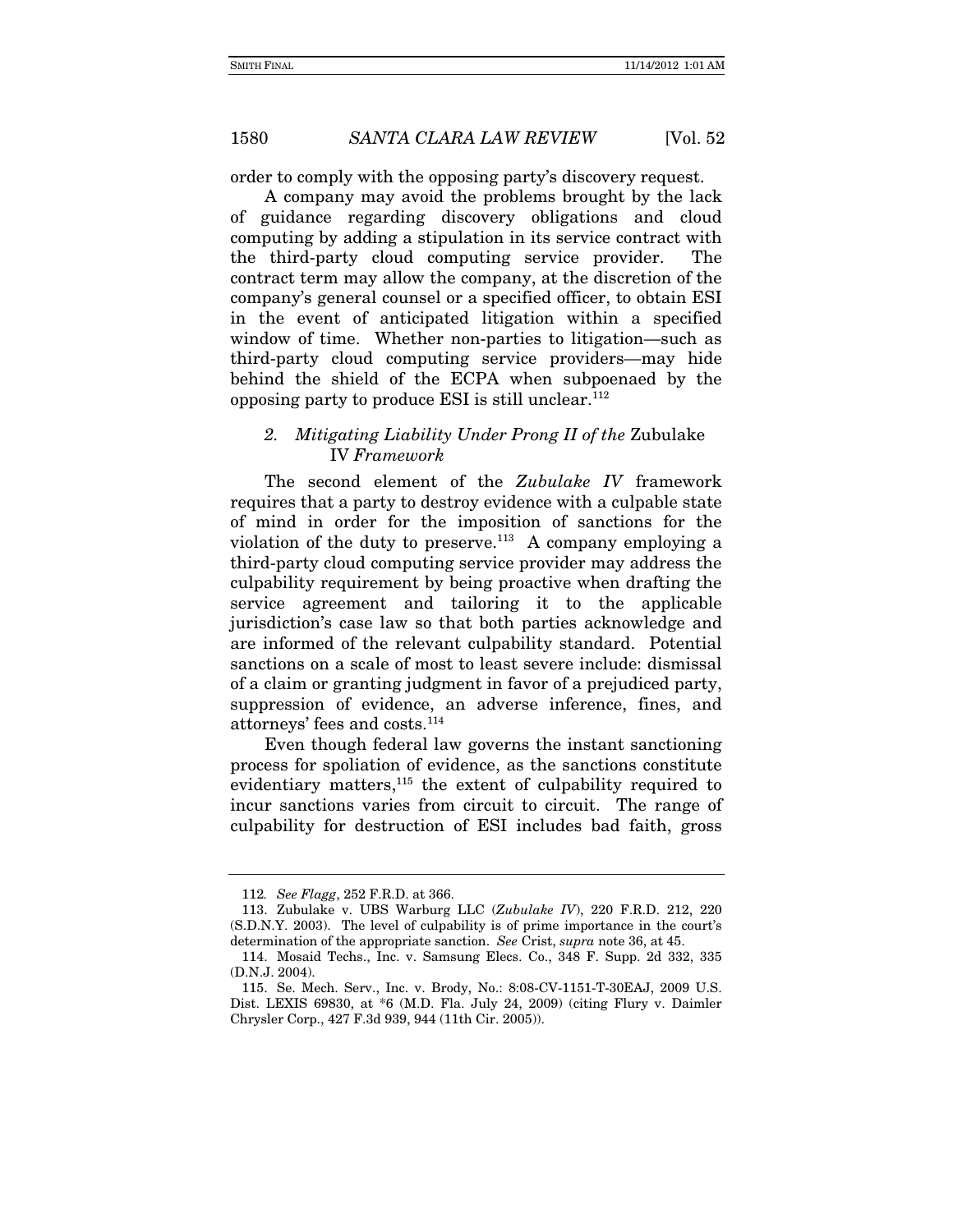negligence, and ordinary negligence.<sup>116</sup> Yet, once the duty to preserve attaches to discoverable ESI, "any destruction of documents is, at a minimum, negligent."<sup>117</sup> When a party seeks a sanction that would terminate litigation, such as a request for dismissal or default judgment, the circuits uniformly require a showing of bad faith. $118$  An adverse inference is an instruction to the jury that there is a rebuttable presumption that the lost evidence is both relevant and favorable to the questing party's claims or defenses.<sup>119</sup> The showing of culpability required for an adverse inference instruction varies by circuit court.<sup>120</sup>

A reflection of the fragmentation among the circuit courts begins with the lowest level of culpability necessary for the imposition of sanctions, whereby a court, within the Second Circuit, in *Pension Comm. of the University of Montreal v. Banc of America Securities, LLC*, imposed an adverse inference after finding that the defendant had destroyed ESI in a manner amounting to gross negligence.<sup>121</sup> The Second Circuit further allows for the imposition of an adverse inference based on negligent destruction alone.<sup>122</sup> In the First, Fourth, and Ninth Circuits, bad faith is not essential for imposing an adverse inference as long as there is severe prejudice—although the presence of bad faith is often emphasized.123 The Seventh, Eighth, Tenth, and D.C.

123*. See, e.g.*, Silvestri v. Gen. Motors Corp., 271 F.3d 583, 593 (4th Cir. 2001) (holding that dismissal is usually justified only in circumstances of bad faith but even where conduct is less culpable, dismissal may be necessary if the prejudice to the other party is extraordinary); Sacramona v. Bridgestone/Firestone, Inc., 106 F.3d 444, 447 (1st Cir. 1997) ("Certainly bad faith is a proper and important consideration in deciding whether and how to sanction conduct resulting in the destruction of evidence. But bad faith is not essential."); Glover v. BIC Corp., 6 F.3d 1318, 1329 (9th Cir. 1993) (stating that a trial court has broad discretionary power to permit a jury to draw an adverse inference from the spoliation against the party responsible for such behavior).

<sup>116</sup>*. See* Cross & Kuwahara, *supra* note 8, at 11 n.52.

<sup>117</sup>*. Zubulake IV*, 220 F.R.D. at 220.

 <sup>118.</sup> Crist, *supra* note 36, at 45.

 <sup>119.</sup> Pension Comm. of Montreal Univ. v. Banc of Am. Sec., LLC, 685 F. Supp. 2d 456, 470 (S.D.N.Y. 2010).

<sup>120</sup>*. See* Cross & Kuwahara, *supra* note 8, at 11 n.59.

<sup>121</sup>*. See Pension Comm. of Montreal Univ.*, 685 F. Supp. 2d at 470.

 <sup>122.</sup> Residential Funding Corp. v. DeGeorge Fin. Corp., 306 F.3d 99, 108 (2d Cir. 2002) (stating that "[t]he sanction of an adverse inference may be appropriate in some cases involving negligent destruction of evidence because each party should bear the risk of its own negligence").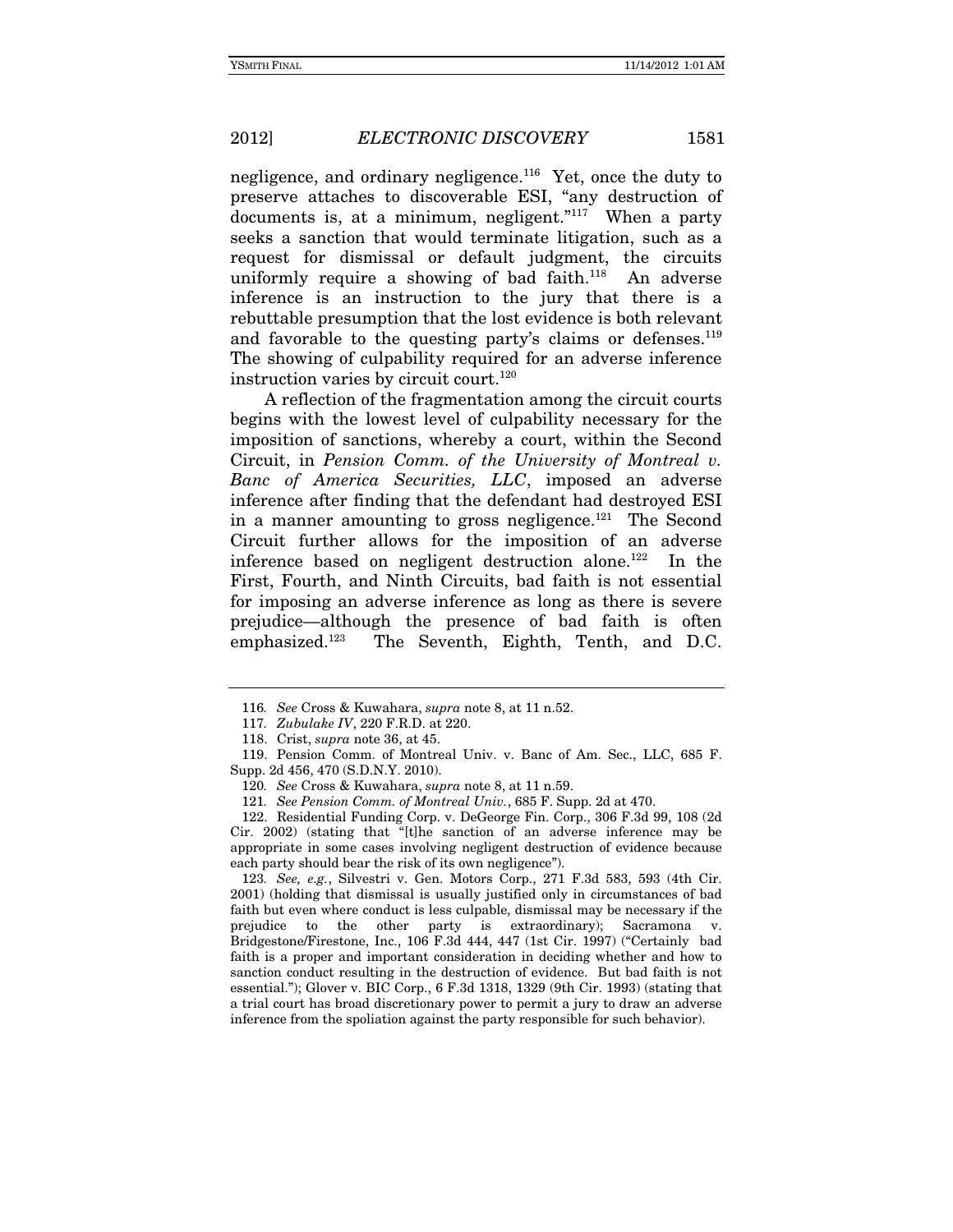Circuits impose an adverse inference only after finding bad faith.124 Likewise, in *Rimkus Consulting Group v. Cammarata*, a decision rendered within the Eleventh Circuit, the court required a showing of bad faith to impose an adverse inference.125 The Third Circuit follows a more unique approach by balancing the degrees of fault and prejudice to determine the culpability of the spoliating party and the appropriate sanctions.126

Regardless of the level of culpability that applies, an enterprise employing a cloud computing service provider has a safe harbor from the imposition of sanctions. An enterprise may employ this safe harbor, under Rule 37(e), if their cloud computing service provider routinely destroys data in "goodfaith."<sup>127</sup> More specifically, under Rule 37(e), sanctions are inappropriate (1) where electronic communications are destroyed pursuant to a computer system's routine operations, and (2) where there is no evidence that the system was operated in bad faith.<sup>128</sup> Regardless, once litigation is anticipated, as discussed in Part I.B.1.i, the company certainly should instruct its third-party cloud computing service provider to disable all routine destruction policies and place a litigation hold on their relevant ESI.129

<sup>124</sup>*. See, e.g.*, Turner v. Pub. Serv. Co. of Colo., 563 F.3d 1136, 1149 (10th Cir. 2009) ("Mere negligence in losing or destroying records is not enough . . . .") (quoting Aramburu v. Boeing Co., 112 F.3d 1398, 1407 (10th Cir. 1997)); Faas v. Sears, Roebuck & Co., 532 F.3d 633, 644 (7th Cir. 2008) (stating that in order to draw an adverse inference, "we must find that Sears intentionally destroyed the documents in bad faith."); Greyhound Lines, Inc. v. Wade, 485 F.3d 1032, 1035 (8th Cir. 2007) (holding that a spoliation of evidence sanction requires a finding of intentional destruction).

 <sup>125.</sup> Rimkus Consulting Grp. v. Cammarata, 688 F. Supp. 2d 598, 614 (S.D. Tex. 2010). The Eleventh Circuit also requires bad faith for an adverse inference. *See* Penalty Kick Mgmt. Ltd. v. Coca Cola Co., 318 F.3d 1284, 1294 (11th Cir. 2003) ("[A]n adverse inference is drawn from a party's failure to preserve evidence only when the absence of that evidence is predicated on bad faith.") (quoting Bashir v. Amtrak, 119 F.3d 929, 931 (11th Cir. 1997)).

<sup>126</sup>*. See* Mosaid Techs., Inc. v. Samsung Elecs. Co., 348 F. Supp. 2d 332, 335 (D.N.J. 2004) (noting that "three key considerations dictate whether sanctions are warranted: (1) the degree of fault of the party who altered or destroyed the evidence; (2) the degree of prejudice suffered by the opposing party; and (3) whether there is a lesser sanction that will avoid substantial unfairness . . .").

<sup>127</sup>*. See* FED. R. CIV. P. 37(e).

 <sup>128.</sup> Se. Mech. Serv., Inc. v. Brody, No.: 8:08-CV-1151-T-30EAJ, 2009 U.S. Dist. LEXIS 69830, at \*13 (M.D. Fla. July 24, 2009).

<sup>129</sup>*. See, e.g.*, Peskoff v. Faber, 244 F.R.D. 54, 60 (D.D.C. 2007) (imposing sanctions for failure to turn off an automatic deletion feature once informed of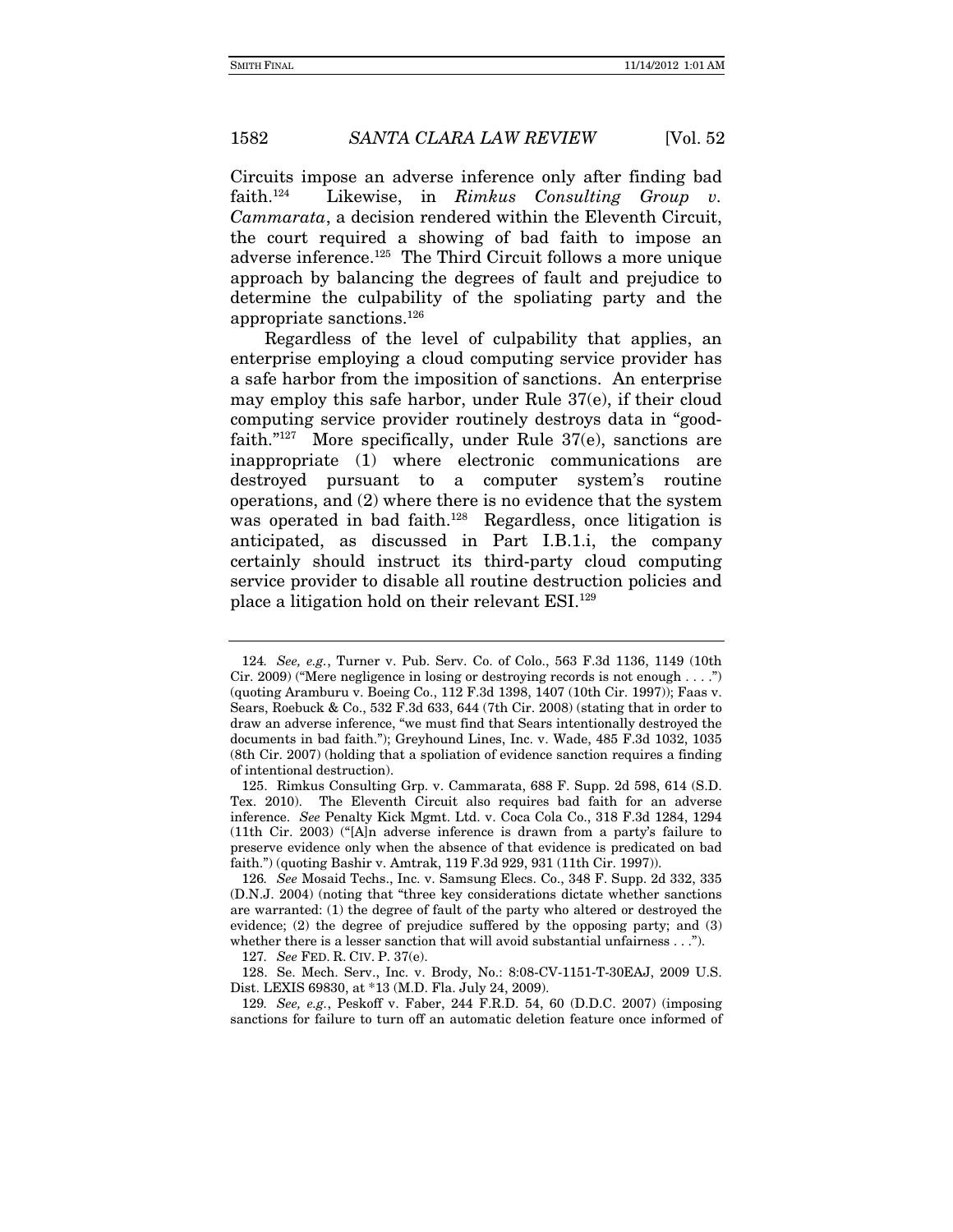As discussed earlier, the level of culpability that will warrant the imposition of sanctions varies among the circuit courts, especially for the imposition of an adverse inference. Still, once the duty to preserve attaches, "any destruction of documents is, at a minimum, negligent."<sup>130</sup> Therefore, an enterprise employing a third-party cloud computing service provider must draft their service agreement in such a fashion, where once a litigation hold is triggered the routine destruction of ESI is immediately disabled. The enterprise should also make reasonable efforts to become knowledgeable and stay informed of which circuit's culpability jurisprudence is applicable when drafting their service agreement.

More specifically, it is strongly advised that the enterprise negotiate in an indemnity provision commensurate with the most current case law in the jurisdiction that applies to the service agreement. The indemnity provision should include some flexibility that anticipates the possibility for case law in the corresponding jurisdiction to become stricter with regards to their interpretation of the second element of the *Zubulake IV* framework.

### *3. Mitigating Liability Under Prong III of the* Zubulake IV *Framework*

The third and final element of the *Zubulake IV* framework requires that "the destroyed evidence was relevant to the party's claim or defense such that a reasonable trier of fact could find that it would support that claim or defense" before sanctions may be imposed by the court for failure to preserve ESI.131 "Relevant" in this context is defined as something more than sufficiently probative<sup>132</sup> to

pending litigation without finding bad faith); Broccoli v. Echostar Commc'n Corp., 229 F.R.D. 506, 511–12 (D. Md. 2005) (finding that Echostar had engaged in gross spoliation because it had failed to suspend its email and data destruction policy once litigation was reasonably anticipated); Rambus, Inc. v. Infineon Techs. AG, 220 F.R.D. 264, 282 (E.D. Va. 2004) ("[O]nce a party reasonably anticipates litigation, it has a duty to suspend any routine document purging system that might be in effect and to put in place a litigation hold to ensure the preservation of relevant document—failure to do so constitutes spoliation.").

 <sup>130.</sup> Zubulake v. UBS Warburg LLC (*Zubulake IV*), 220 F.R.D. 212, 220 (S.D.N.Y. 2003).

<sup>131</sup>*. Id.*

 <sup>132.</sup> Residential Funding Corp. v. DeGeorge Fin. Corp., 306 F.3d 99, 108 (2d Cir. 2002).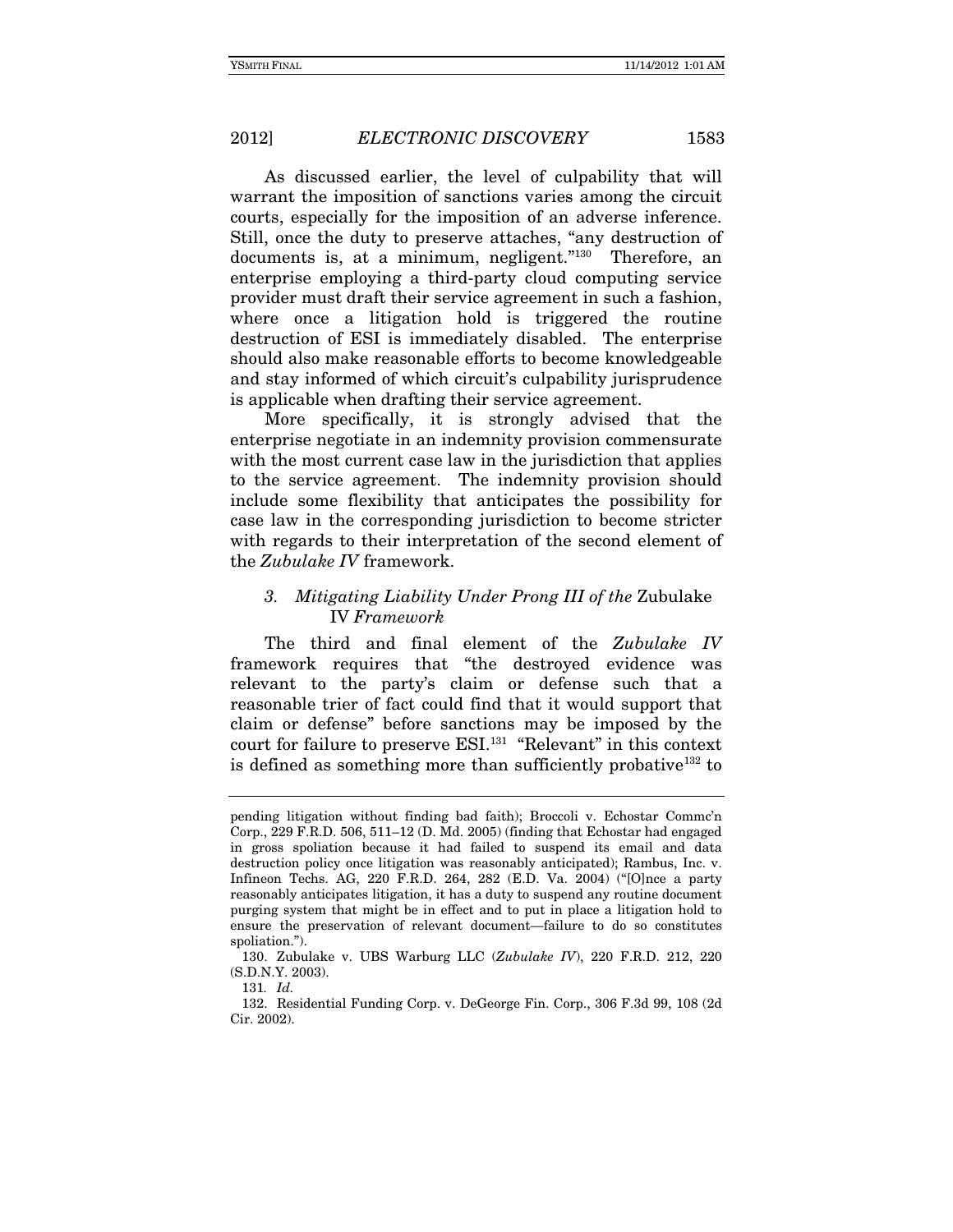satisfy Rule 401 of the Federal Rules of Evidence.<sup>133</sup> If ESI is destroyed in bad faith, either intentionally or willfully, this fact alone is enough to establish relevance.<sup>134</sup> In the absence of bad faith, however, this element must be established by the submission of extrinsic evidence demonstrating the absent evidence would have been favorable to the party seeking sanctions.<sup>135</sup>

In terms of approaching this third prong, the best practice for a company anticipating litigation is to produce ESI that is relevant within the context of Rule 401 of the Federal Rules of Evidence, whereby the ESI must be more than sufficiently probative.136 If ESI does not meet the Rule 401 threshold, the company should use its best judgment in withholding the ESI. If the ESI is not destroyed in bad faith, the third prong of the *Zubulake IV* framework appears to be more preferential to the producing party rather than the requesting party, or the party seeking to impose sanctions, as it places a fairly heightened burden of proof upon the latter to locate and provide extrinsic evidence with a tendency to show that the missing evidence would have been favorable to its position.

### III. PROACTIVE MEASURES TO LESSEN THE RISK OF SANCTIONS FOR SPOLIATION OF ESI

In today's business environment, companies are outsourcing more of their data services, both data storage and processing, which is leading to the emergence and rapid adoption of cloud computing solutions that entail third-party administration and control of basic technology services.<sup>137</sup> In light of this new method of storing ESI, companies must make additional efforts to reduce the risk of court sanctions and liability by drafting advantageous provisions in service agreements with a third-party cloud computing service provider in contemplation of prospective litigation and lack of

 <sup>133.</sup> FED. R. EVID. 401.

<sup>134</sup>*. Zubulake IV*, 220 F.R.D. at 220.

 <sup>135.</sup> Chan v. Triple 8 Palace, Inc., 03 Civ. 6048 (GEL) (JCF), 2005 U.S. Dist. LEXIS 16520, at \*23 (S.D.N.Y. Aug. 11, 2005).

<sup>136</sup>*. Residential Funding Corp.*, 306 F.3d at 108.

<sup>137</sup>*. See* Renee T. Lawson, *Cloud Computing and IT Outsourcing - Unforeseen Hiccups for E-Discovery in the Wake of Quon v. Arch Wireless?*, 832 PLI/LIT 203, 212–13 (2010).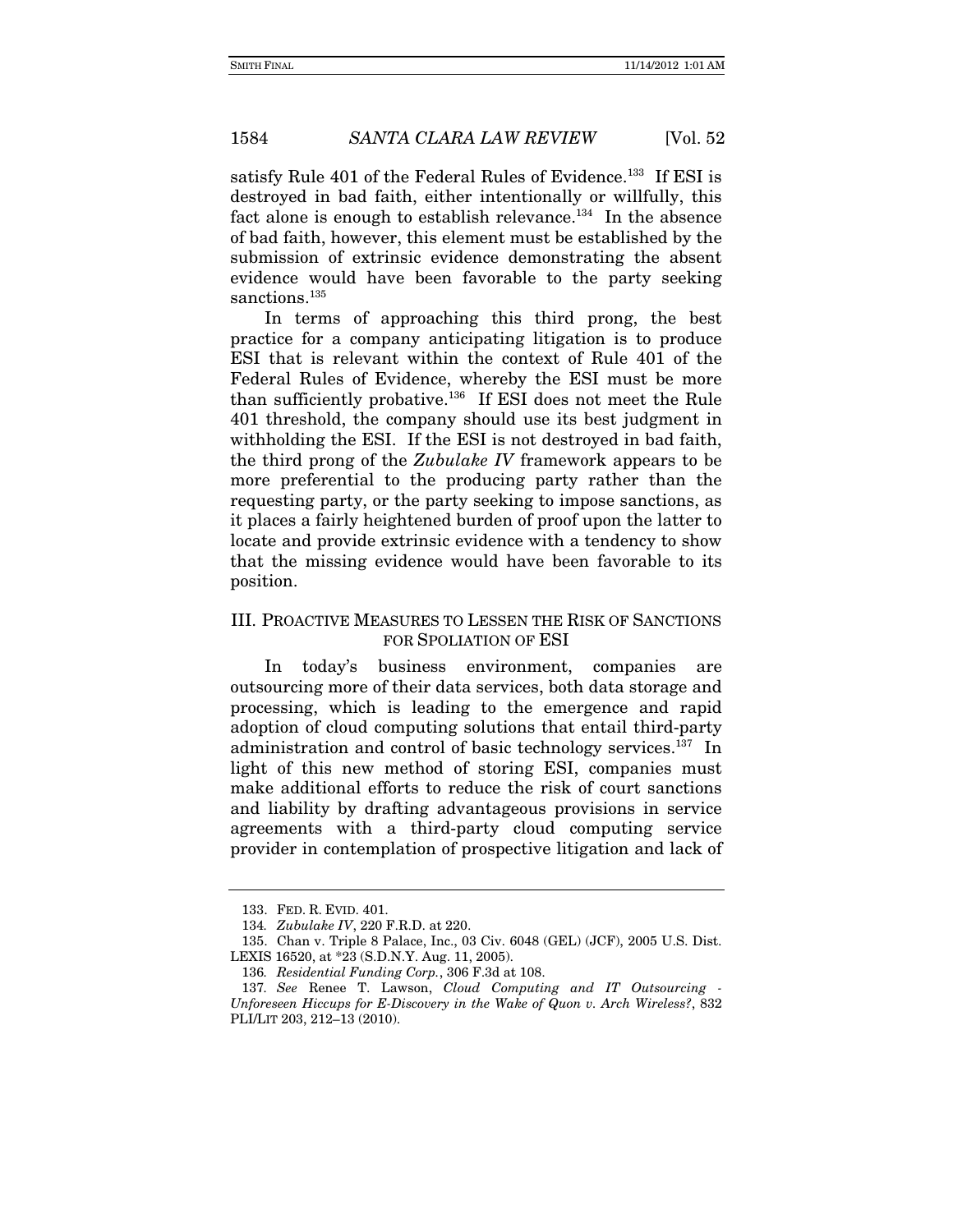cooperation by the service provider. A company may be subject to liability if its third-party cloud computing service provider's actions relating to the company's ESI, which includes their non-compliance with a request to produce ESI because, as case law has demonstrated (e.g., the commonly used control test from In re *NTL, Inc.*) the company holds control over its ESI even if the company does not have possession of the ESI.138 The company therefore needs to implement a provision in the service agreement with its third-party cloud computing service provider, which enables one of the company's agents, such as the general counsel or a specified corporate officer, to demand that ESI be handed over to the company within a short period of time.

The company must also have the ability to quickly place a litigation hold on specified relevant ESI, and to direct its third-party service provider to disable routine deletion procedures to stave off spoliation sanctions. Further, in the event of a Rule 34 request for ESI, provisions must be incorporated into the service agreement whereby the cloud computing service provider can produce metadata and, also, RAM, if necessary. A contractual provision should additionally be added to the company's service agreement, whereby, in the event that the third-party cloud computing service provider is subpoenaed, the company's counsel will receive a notice of all subpoenas that concern the company's ESI as well as a right of first refusal over the service provider's production of the company's ESI.

The service agreement should also address which party incurs liability for sanctions stemming from any spoliation of the company's ESI. An indemnification clause in the service agreement could provide indemnification for the company from the third-party cloud computing service provider for all sanctions resulting from the service provider's destruction of relevant ESI after the company has put a litigation hold on such relevant ESI. In addition to contractual provisions, the company should apprise the judge in a Rule 26 discovery conference that the company's relevant ESI will need to be obtained from its third-party cloud computing service provider. In doing so, the judge will be able to take into account the additional complications inherent in first

<sup>138</sup>*. See In re* NTL, Inc. Sec. Litig., 244 F.R.D. 179, 195 (S.D.N.Y. 2007).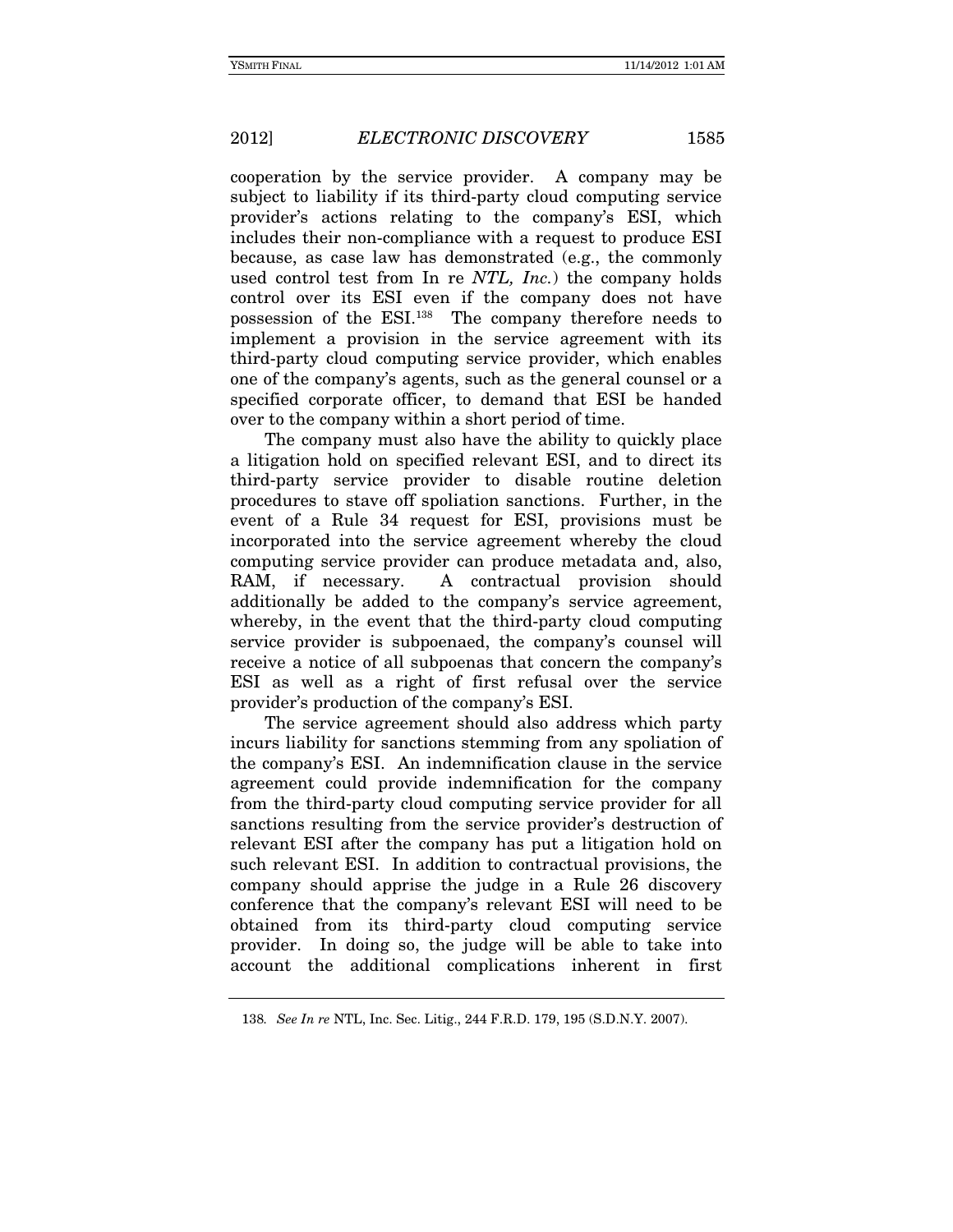obtaining ESI from a third-party for production in the discovery plan and also be subject to the court's order.

Finally, an enterprise engaged in litigation should consider the creation of a private network on the contracted third-party cloud computing service provider's system. Such a system would allow an opposing/moving party to directly access the requested ESI. Not only would such a system facilitate the requesting party's access for the requested ESI in its native format, it would also enable the producing party to restrict access exclusively within the bounds of discovery. Such a mechanism benefits both the requesting and producing parties: on the one hand, it would allow the requesting party access to what they precisely seek and, on the other, reassure the producing party that the ESI produced is only the ESI responsive to the discovery request and nothing more is at risk of being inadvertently disclosed.

### **CONCLUSION**

As the shift towards the usage of third-party cloud computing service providers continues to grow, a company employing these services must adjust to the many facets and challenges that electronic discovery will potentially pose. A company itself holds the burden of drafting a service agreement that provides protection from liability for the spoliation of ESI by third-party cloud computing service providers. Sanctions for the spoliation of ESI are costly and can be crippling to litigation, as described *supra* with reference to adverse inferences.139 To prevent this foreseeable consequence, it is strongly recommended that a company—in drafting their third-party cloud computing service agreement—integrate provisions that call for the implementation of litigation holds ceasing routine spoliation procedures when the enterprise anticipates litigation. Provisions that clearly establish whose ESI will be retained, the scope of ESI to be retained, in what form, and how it will be retained are also helpful in providing clear delineations of liability. By taking the proactive steps discussed in this Comment towards insulating itself from potential discovery

<sup>139</sup>*. See* Mosaid Techs., Inc. v. Samsung Elecs. Co., 348 F. Supp. 2d 332, 335 (D.N.J. 2004) (explicating potential sanctions on a continuum of most to least severe); *infra* Part I.B.2.